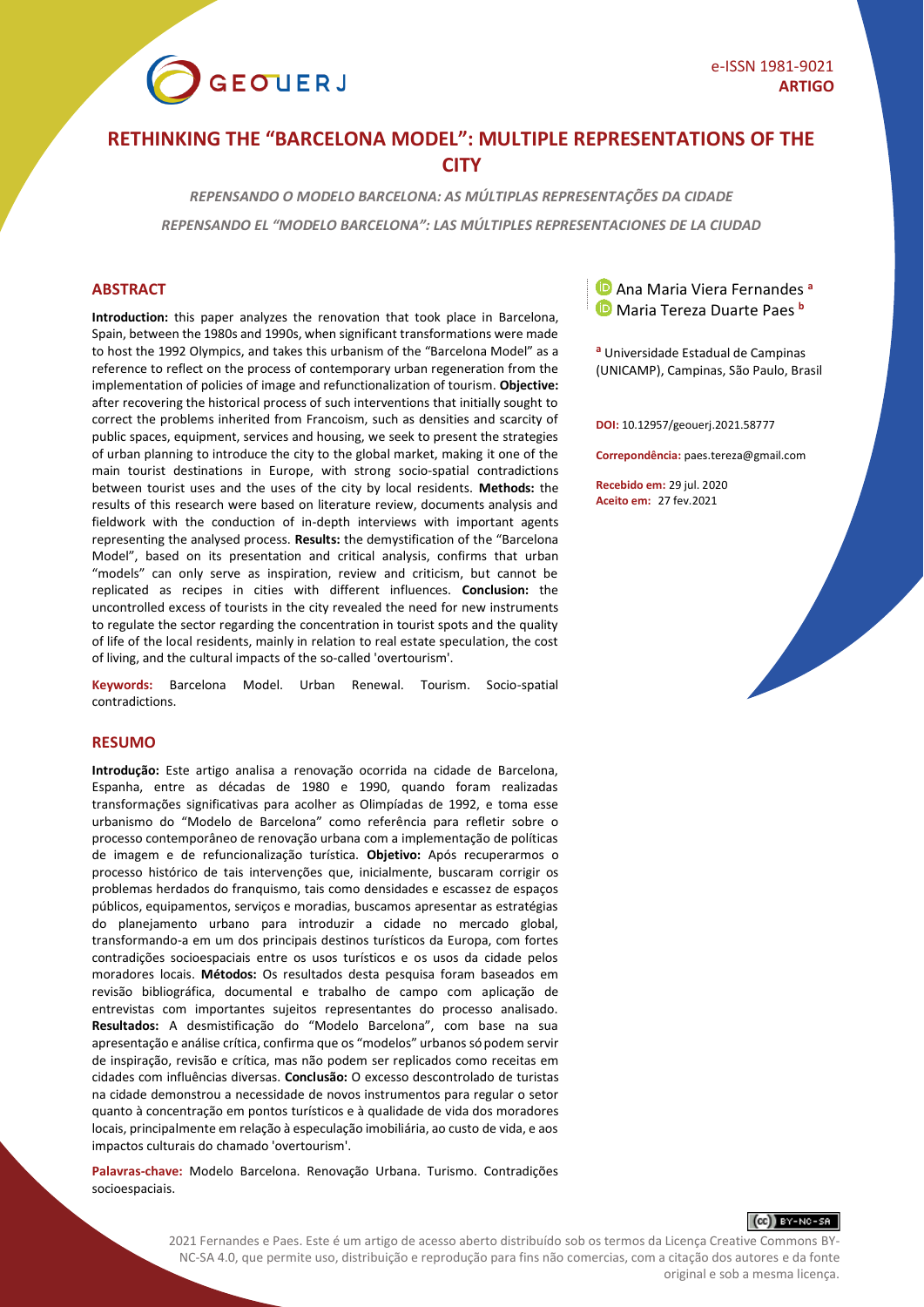

#### **RESUMEN**

**Introducción**: este artículo analiza la renovación que tuvo lugar en Barcelona, España, entre 1980 y 1990, cuando se produjeron importantes transformaciones para albergar las Olimpiadas de 1992, y toma este urbanismo del "Modelo Barcelona" como referencia para reflejar sobre el proceso de renovación urbana contemporánea con la implementación de políticas de imagen y refuncionalización turística. **Objetivo**: tras recuperar el proceso histórico de tales intervenciones que buscaban corregir los problemas heredados del franquismo, como las densidades y escasez de espacios públicos, equipamientos, servicios y vivienda, buscamos presentar las estrategias del urbanismo para introducir la ciudad en el mercado global, convirtiéndola en uno de los principales destinos turísticos de Europa, con fuertes contradicciones socioespaciales entre los usos turísticos y los usos de la ciudad por parte de los residentes locales. **Métodos**: los resultados se basaron en la revisión bibliográfica, documental y en el trabajo de campo con la aplicación de entrevistas con los actores que representan el proceso analizado. **Resultados**: la desmitificación del "Modelo Barcelona", a partir de su presentación y análisis crítico, confirma que los "modelos" urbanos solo pueden servir de inspiración, revisión y crítica, pero no pueden ser replicados como recetas en ciudades con distintas influencias. **Conclusión**: el descontrolado exceso de turistas en la ciudad demostró la necesidad de nuevos instrumentos para regular el sector en cuanto a la concentración de puntos turísticos y la calidad de vida de los vecinos, principalmente en relación a la especulación inmobiliaria, el costo de vida y los impactos culturales del llamado 'overtourism'.

**Palavras-clave:** Modelo Barcelona. Renovación Urbana. Turismo. Contradicciones socioespaciales.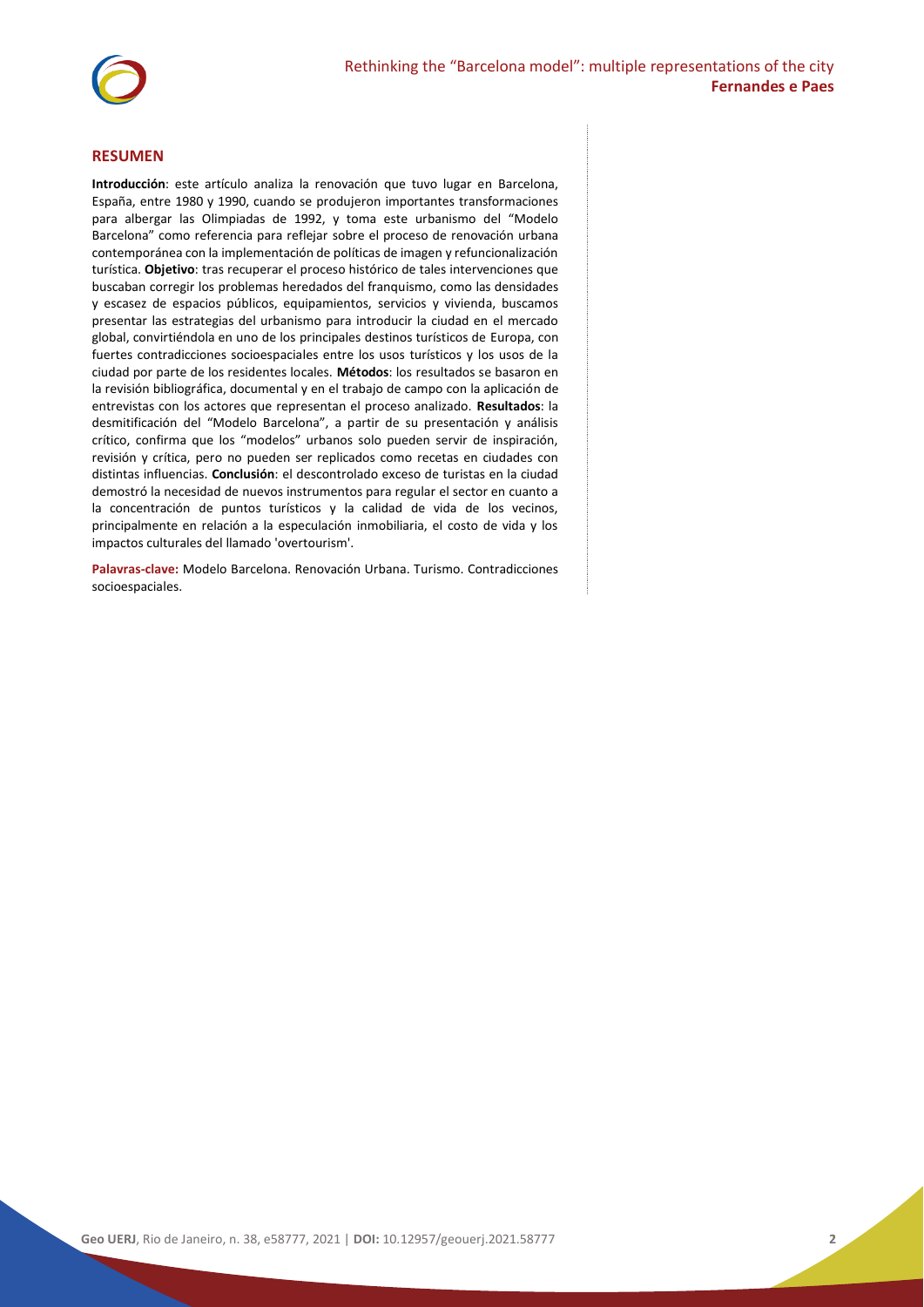## **INTRODUCTION – ON THE OLD CITY, THE OLYMPIC BARCELONA**

Having undergone more than two thousand years of transformation, Barcelona is a mosaic of landscapes among fragments of defensive walls and aqueducts of the old Roman city, monumental medieval gothic buildings, a modern planned central area designed by the Catalan urban planner Ildefons Cerdá and buildings that show its urban and touristic renewal.

Urban evolution in Barcelona comprises five main periods that resulted in the current urban planning: 1) Roman Barcelona (1st century A.D.); 2) Medieval Barcelona (13th century); 3) Modern Barcelona (19th century); 4) Immigrants' Barcelona (20th century - 1950 and 1960); and 5) Summer Olympics Barcelona (20th century – 1980 and 1990). Contemporary Barcelona would then live its six period of urban transformation: the "Touristic Barcelona" (ABELLA, 2004).

Current and touristic Ciutat Vella encompasses the historical center and suburbs Gòtic, Raval and Barceloneta, in a dense weave of narrow streets, shaded by Roman and medieval architecture. Barcelona is characterized as a compact city stretched over a 10km x 10km square that has 1.6 million inhabitants living in 102.2 km<sup>2</sup> (ABELLA, 2004; MUXÍ, 2005)<sup>1</sup>.

In 1859, due to high density, insalubrious housing and disease proliferation, the Crown of Spain allowed the defensive walls to be demolished. The Urbanistic Plann of *Cerdá* aimed at better life quality, international acknowledgement and economic growth by means of expansion of industries that had already been installed in the walled city (ABELLA, 2004). In the new area, the city observed the development of the central suburb Eixample<sup>2</sup> (BUSQUETS, 2004), which was an ordered rectangular mesh of parallel streets, perpendicular to the sea, thus forming islands of houses in uniform squares (**Figure 1**). It was different from the dense maze found in Ciutat Vella. Such plan revealed a modern Barcelona which had an architecture differentiated by works carried out by the architect Antoní Gaudí

<sup>1</sup> Barcelona had 859 inhabitants per hectare, while Paris had 356, Madrid had 324 and London had 86 in 1859 (MUXÍ, 2005). 2 "*Eixample"*, in Catalan, and *"Ensanche"*, in Spanish, mean "expansion".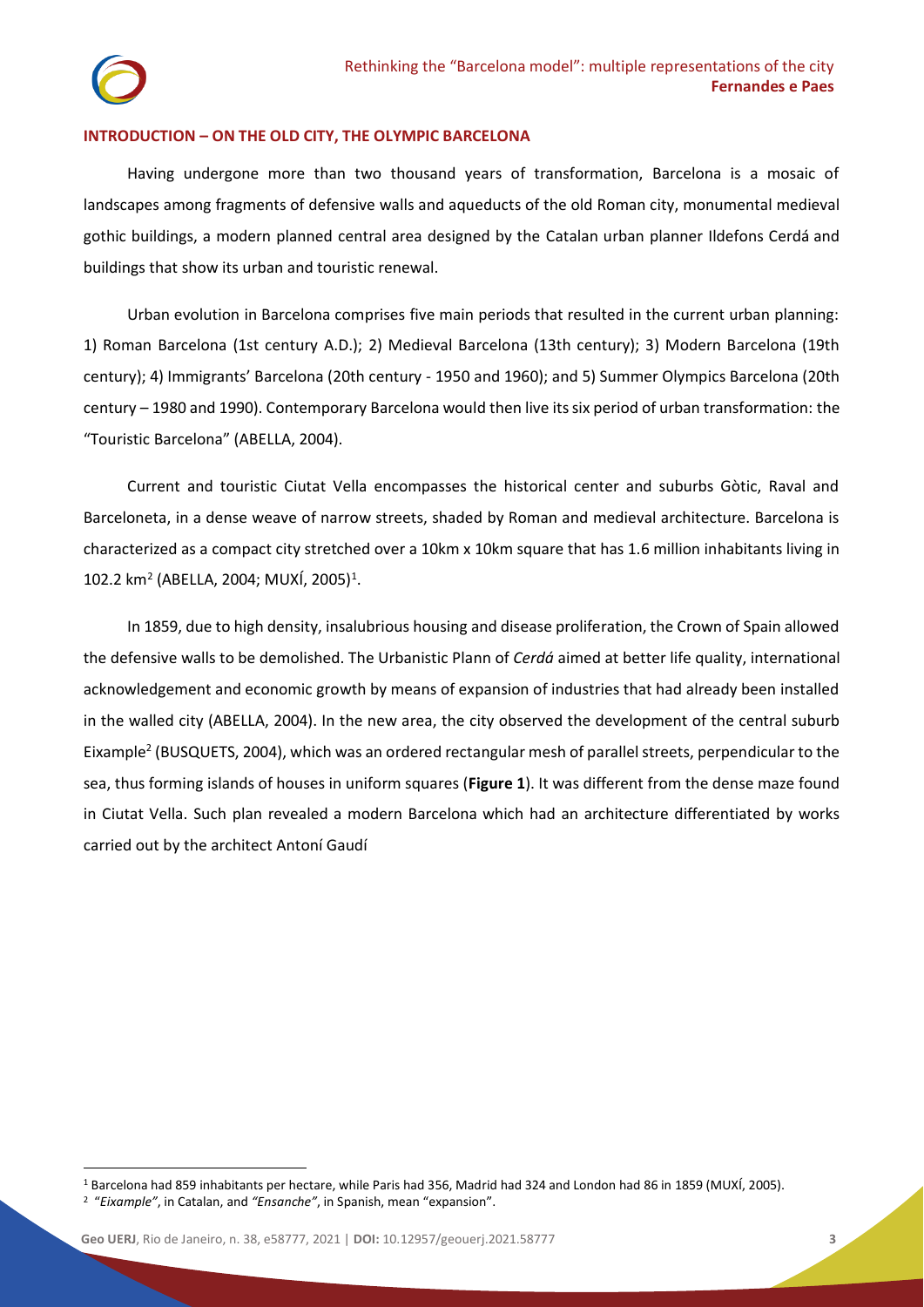

**Figure 1.** Ensanche Plan and Ciutat Vella. Source: Google Earth, organised by author, 2017.

The expansion meant the decadence of Ciutat Vella, which would not get investments in infrastructure and services anymore, underwent decrease in rental prices and attracted immigrants who looked for jobs in the industries (ABELLA, 2004; CABRERA, 2007; BUSQUETS, 2004).

After Franco's death in 1975 and the end of the Civil War, Barcelona experienced the beginning of democracy and, simultaneously, a strong economic crisis that resulted from closed industries and unemployment, which affected mainly immigrants (CABRERA, 2007; MUXÍ, 2005). In the 1980's, the city started to undergo a requalification program of public spaces. These interventions preceded larger ones that were carried out for the 1992 Summer Olympics. The latter are analyzed below.

## **Formatting the "Barcelona Model": public policies and private interests**

The summit of transformations in Barcelona took place between 1980 and 1990, when the city got ready for the 1992 Summer Olympics, right after interventions that had already been carried out after the end of the Francoist dictatorship to mitigate the crisis and problems inherited from the regime, i. e., shortage of public spaces, urban density, scarcity of equipment and public services and lack of housing due to demolition of buildings aiming at the sanitation of the city (CABRERA, 2007).

In 1976, the first democratic *Ayuntamiento de Barcelona* approved the *Pla General Metropolità* (PGM) to propose urban strategic projects. Barcelona then started several large operations with the participation of neighborhood associations and took on the concept of regeneration, similar to a "*metàstasi* en el *teixit urbà*" (BOHIGAS, 1985, p. 15).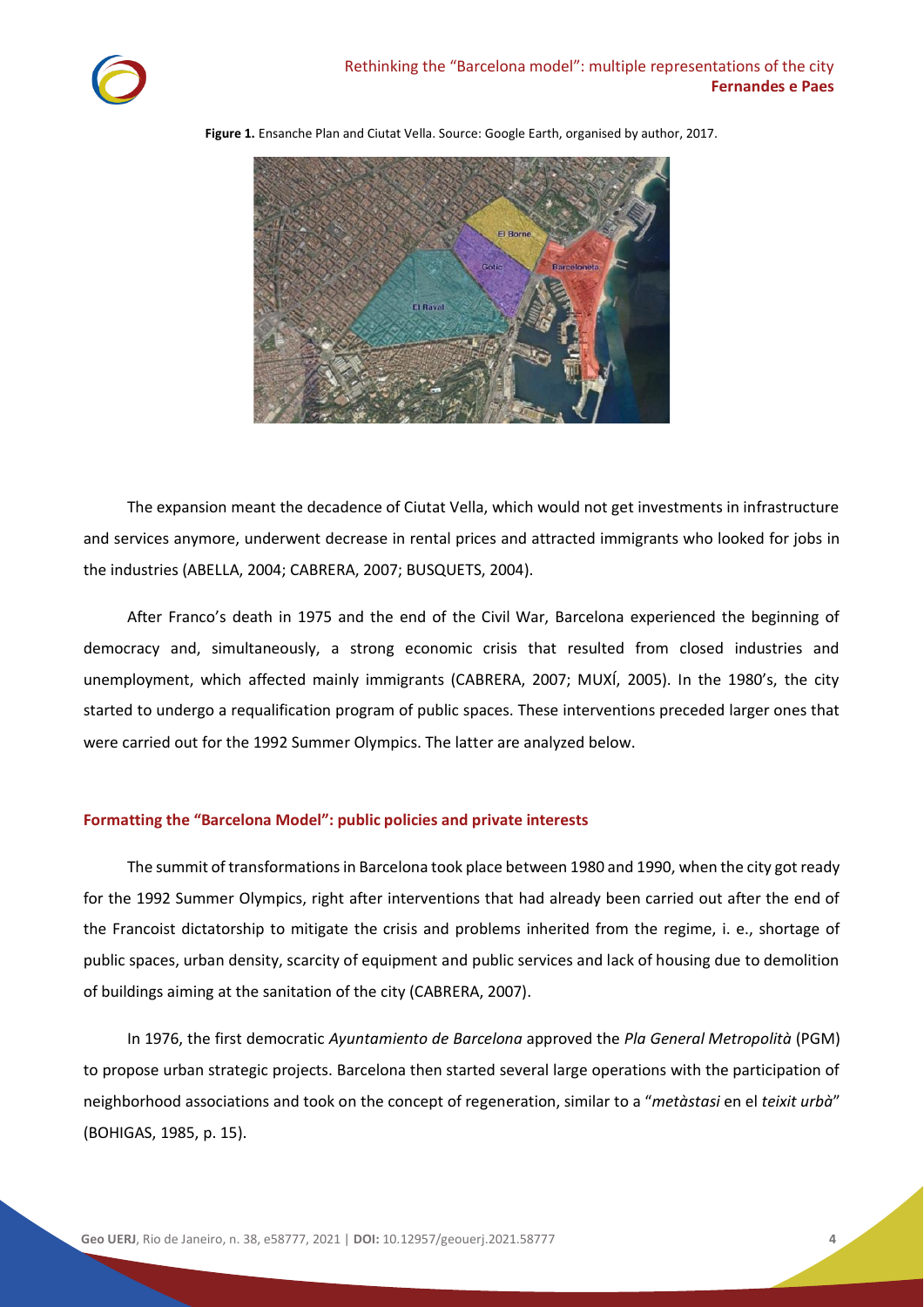Urban plans, such as the *Plan Especial de Reforma Interior* (PERI) and the *Plan de Usos*, were developed in every district in the 1980's, so as to connect the city with its citizens (ABELLA, 2004). These programs have been updated in every public management term and have mainly dealt with regulations of tourism activities these days.

The first PERI was approved in Ciutat Vella, in Barceloneta, an old suburb whose residents were fishermen and stevedores, and in suburbs Gòtic, Raval and El Borne, in 1983. The Barceloneta PERI proposed to intervene in the main problems of the suburb, e. g., precarious and old housing affected by sea spray, such as "habitatges de quart" (small buildings whose apartments measure 30m<sup>2</sup>), opening of beach season and beach occupation, equipment installation, development of public spaces and connection with the rest of the city, so as to cut off isolation of the population that lived between the sea and the railways (BORJA, 2011). Afterwards, both suburbs Gòtic (1984) and Raval (1985) also had their PERI's approved, a fact that determined the new phase of urban renewal (ABELLA, 2004).

In 1986, when Barcelona won the bid to host the 1992 Summer Olympics, such interventions were intensified and extended to other areas of the city, with public and private investments: "Fueron seis años de actividad constructiva, que pusieron a prueba la capacidad de organización del Ayuntamiento y de sus técnicos, con un resultado sumamente apreciable" (CAPEL, 2011, P. 15).

The idea was to use the opportunity posed by the Olympics to put Barcelona on the "world tourism map", making it a competitive city in the global market, since the model of a competitive city matches the strategy of hosting the Summer Olympics to enhance urban renewal (TUFTS, 2004). Thus, according to para Jordi Borja (verbal communication, 2014)<sup>3</sup>: "sin los presupuestos de los juegos, Barcelona no tendría condiciones para tantas transformaciones. Los juegos impulsionaram las intervenciones".

The Summer Olympics was not the first event to trigger transformations in the urban space of the Catalan capital, since this association had already happened at the Universal (1888) and the International (1929) Exhibitions. But the set of urban interventions, called the "Barcelona Model", was interpreted as its triumph because of its "policies on image promotion" (AUTHOR, 2008) that put it in the international scenario. Barcelona became an example to many cities worldwide, such as European ones and mainly Latin American ones (CAPEL, 2011).

<sup>&</sup>lt;sup>3</sup> This paper uses reports and information collected in interviews carried out by one of the authors, whose advisor was the another author, in her doctoral apprenticeship (PDSE/Capes) in Barcelona, Spain, from December 2013 to June 2014. Several social agents involved in the city renewal, such as technicians, researchers and residents, were interviewed and cited: (author, verbal communication, 2014). Jordi Borja, a Catalan geographer and sociologist, was one of the interviewees. He was a member of the *Parlament de Catalunya* (from 1980 to1984) and the *Ayuntamiento de Barcelona* (from 1983 to 1995), besides having been a technician of strategic management plans and urban policies in the city. He became famous worldwide for his opinions cited in publications and for his consultancy in cities in several countries. Since his contributions were strongly criticized by many experts who analyzed the city's strategic planning, his talk was given special emphasis.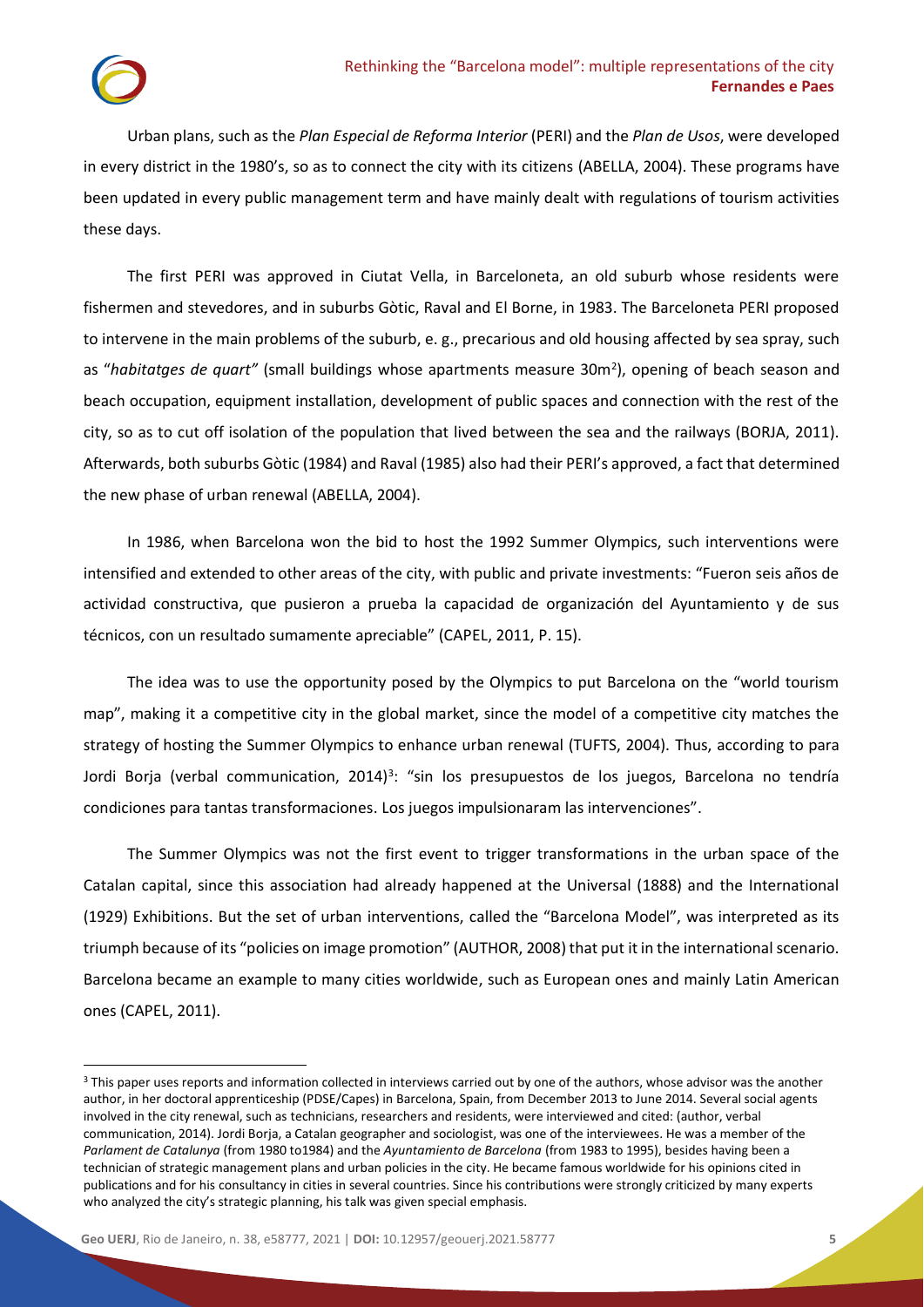## Rethinking the "Barcelona model": multiple representations of the city **Fernandes e Paes**

The conception of "model" in the strategic planning of Barcelona and its implications has still been controversial after more than two decades, even though it keeps inspiring other cities. Twenty-five years after the implementation of the "model", several advocates have become its critics. According to Borja (2011, p. 226), "*las luces y las sombras*", or "la mitificación del 'modelo Barcelona' ha sido un factor de promoción de la ciudad, pero también ha tenido efectos negativos" on its population.

The term "Barcelona Model", which was coined to represent its urbanistic operations, may be criticized since it is impossible to replicate this model in cities – complex and dynamic structures – in different contexts. Not even Barcelona could replicate it; the success of urbanistic operations just took place in that period due to a unique combination of events, such as economic growth, political stability, fiscal reform, appreciation of public space and popular participation (CAPEL, 2011). The end of the 40-year dictatorship and shared management among the public sector, the population and the private sector created fundamental consensus to make the model take place, a private and continuous political process that enabled Barcelona to enjoy stable social and political majority that stayed in office for thirty years and that had tradition in urban planning and popular participation (BORJA, 2011).

After 1995, when he left public management, Borja started to travel around the world, mainly in Latin America, to advertise the "model". He influenced urban management in several cities, such as Mexico, Monterrey, Bogotá, Santiago, Valparaíso, Buenos Aires, Córdoba, Rosário, São Paulo, Santo André and Rio de Janeiro. He stated that, in these cities, he had only seen scattered actions, "ideas en el aire" (BORJA, verbal communication, 2014), but no continuous and transforming ones. Lack of criteria and plans that mitigate inequalities and promote life quality in these places cannot be rectified by punctual urban interventions (BORJA, 2011, p. 234).

According to Pere Cabrera, an architect of the *Ayuntamiento de Barcelona* who was responsible for transformations in Ciutat Vella between 1980 and 1990, the *Ayuntamiento* was often requested by public managers. In the 1980's, the mayor of Guadalajara, Mexico, looked for him and stated his wish to take *Las Ramblas*, with calm public promenades, coffeeshops, flower shops and bird shops at that time, to his city. Cabrera answered: *"si te refieres a lo que no es tangible creo que sí, que es posible, adecuando a las condiciones sociales y culturales de tu país. Si te refieres a lo tangible eso es una estupidez, es como se quiera montar un parque temático, entonces, utilizar la palabra modelo tienes esa dificuldade"* (CABRERA, verbal communication, 2014). Therefore, we agree that every city is a singular case.

Even though shared management and public-private partnerships have become a reality in neoliberal economies, when the private sector has the opportunity of intervention, it is hard to prevent its interests from prevailing over public ones. It took place in Barcelona in the long term, since the city has suffered with excess tourism and saturation of equipment and services in the place where its population used to live.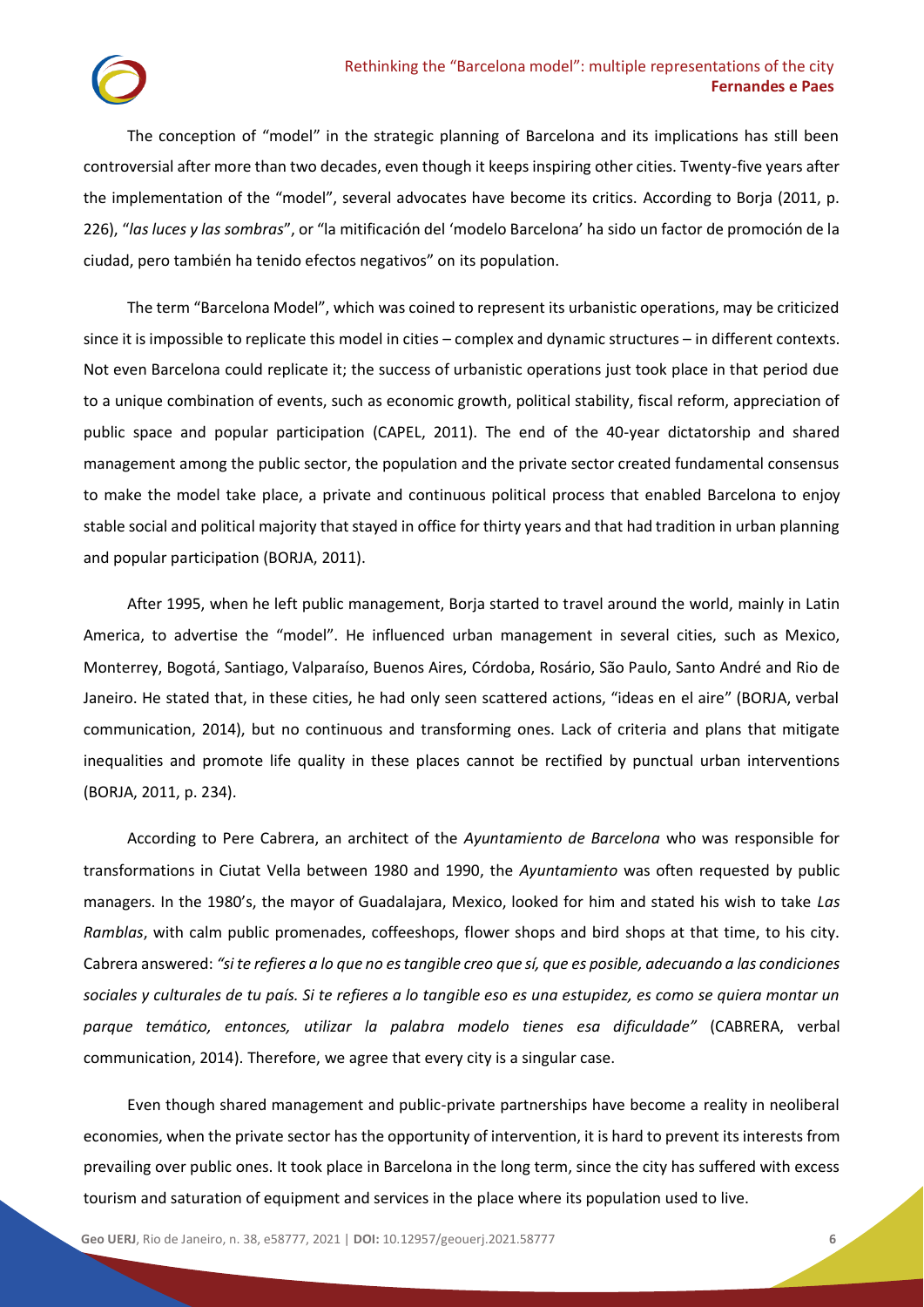## **Main urban interventions in Barcelona: from 1983 to 2013**

From 1983 to 2013, Barcelona underwent economic and territorial transformations, from an industrial city to a city of services inserted in the competitive circle of international capital. This period encompasses projects that caused main changes in suburbs, which had been outlined in plans approved from 1983 on, such as the PERI's and the *Planes de Usos*. Based on the strategic plans, such as the 2000 Barcelona Strategic Plan, which were important legal thresholds in the city's urbanistic legislation, urban interventions were intensified. This plan was approved in 1990 and used the "synergy of the Summer Olympics to convert Barcelona into an international center of services and consumption" (TELLO, 1994, p. 157). Some of its objectives were to improve the use of natural, social, productive and technical-scientific potentialities, to broaden international accessibility, to diminish social conflicts, to quality the urban environment; to create infrastructure and services to attract foreign investment and to enhance the city's cultural and industrial products (TELLO, 1994). It strengthened global competitiveness and inserted social welfare initiatives in the local level, even though the metropolitan region had initially been ignored.

Strategic lines of action led to the renewal of historical centers, industrial areas and housing, to the development of equipment and public spaces, to new centralities and mobility projects and to the opening of the city to the sea, by renewing the port area, the seacoast<sup>4</sup> and by building Olympic installations, which were integrated with the city, so that they could be used after the event (BORJA, 2011; MONTANER, 2011). The *Ayuntamiento* also promoted the cultural market as the core of urban renewal strategies (UTE, 2004).

This paper introduces the most important places where interventions of strategic and *metastatic* urbanism took place (BOHIGAS, 1985; CABRERA, 2007): suburbs of districts Sants-Montjuic (urbanization of the Montjuic Hill and installation of the Olympics equipment), San Martí (renewal of *Port Vell* and construction of the Olympic Village Poblenou and the Olympic Port) and Ciutat Vella (renewal of suburbs Barceloneta, Raval and Gòtic).

The Montjuic Hill, one the main areas of the Olympic Barcelona, had already been urbanized for the 1929 Barcelona International Exposition (BUSQUETS, 2004; MUXÍ, 2005) to promote certain interventions, such as the installation of subway lines, the opening of public parks, the installation of cultural equipment and renewal of squares, e. g., the *Plaza España*.

<sup>4</sup> The *Plan de la Ribera*, from 1960, had already aimed at redesigning the seashore. However, such plan, which was a private initiative, was turned down by local citizens, besides civic and professional institutions, by means of a petition, since it privileged speculative interests. (MUXÍ, 2011).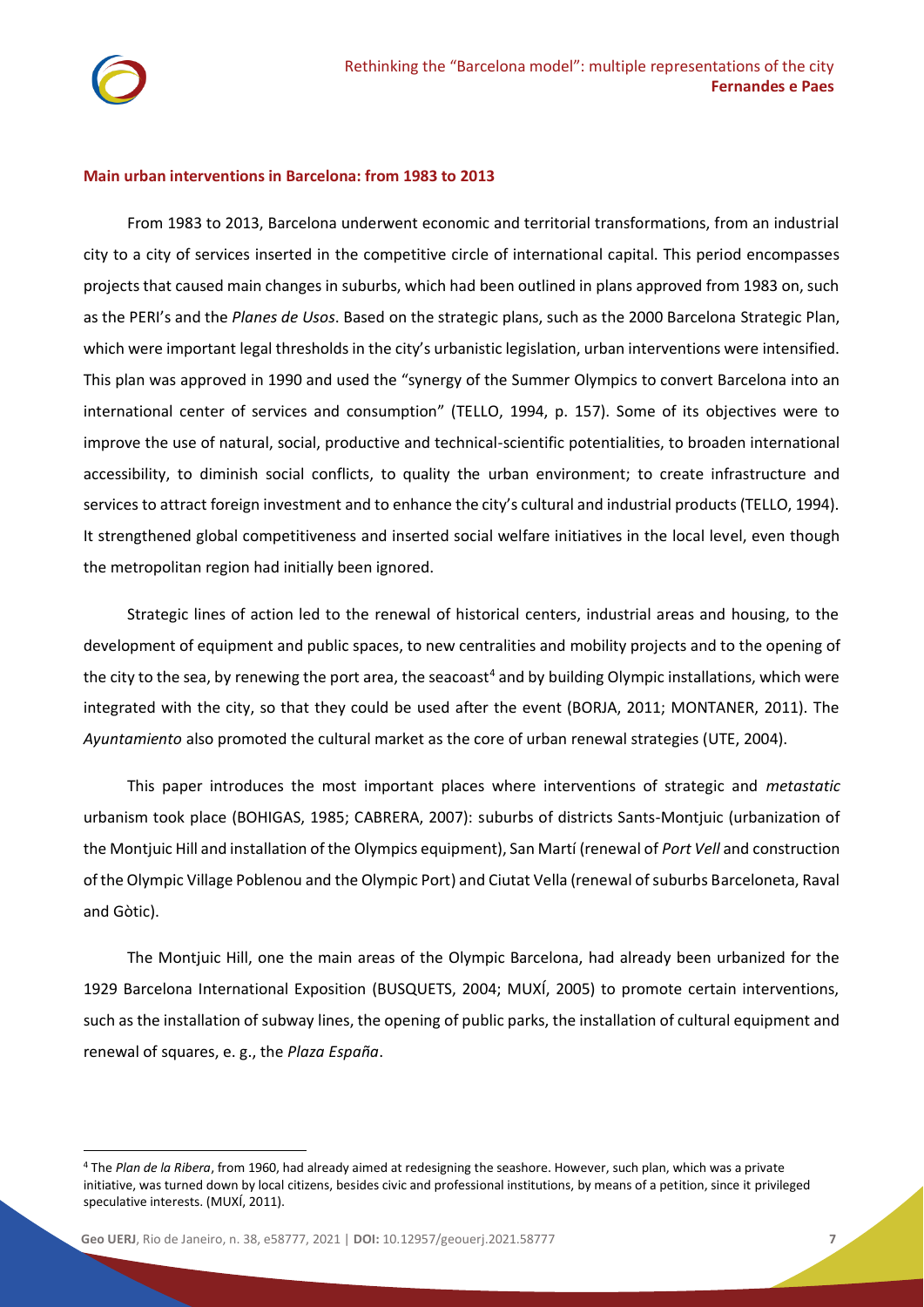

One of the icons of the landscape in Barcelona, the *Palau Nacional de Montjuic*, which was built for the Exposition in 1929, was transformed into the *Museu Nacional d'Art de Catalunya* (MANAC) in 1934. This area also includes the Olympic Ring Complex, which comprises the *Palau Sant Jordi* (covered arena), where international events are held, the *Fundació Joan Miró* (museum), the Botanic Garden and the Montjuic Castle. The Montjuic Tower, which also belongs to the touristic Ring Complex, became an icon of the 1992 Summer Olympics. It was projected by the Catalan architect Santiago Calatrava, who also designed the *Museu do Amanhã*, a museum in Rio de Janeiro, Brazil. Both are marks in their cities.

Even though it was symbolic in the 1992 Summer Olympics, the Olympic Ring Complex did not affect the remodeling of the city as much as interventions carried out on its seashore. Borja stated in an interview that it was a city with "*espaldas al mar*". Its beaches were not only separated from the city by disabled railways, docks and warehouses, but also some of them were prohibited to be used, since industries discarded their waste there (BOHIGAS; MARTORELL; MACKAY; PUIGDOMÈNECH, 1988). Barcelona was an industrial city with factories and chimneys that filled its landscape with smoke (**Figure 2**).



**Figure 2.** Industrial Barcelona (1903). Source: Ayuntamiento de Barcelona, 2014.

Restructuring of the seashore and the urbanization project of the *Port Vell* were restarted in the 1980's, when the *Moll de la Fusta* ("wood dock") was built, the old railway was deactivated and the connection between the city and the port was made. However, it was also a physical barrier that did not enable direct access to the sea, a fact that was criticized by the population and by researchers (ARANTES, 2012; BORJA, 2011; MUXÍ, 2005).

Interventions also affected *Las Ramblas* – a type of wide street for pedestrians – that connected the city center to the sea; it is now one of the most visited places in Barcelona, where tourists consume souvenirs, street art works, bars and restaurants. The Summer Olympics enabled the city to be opened to the sea; the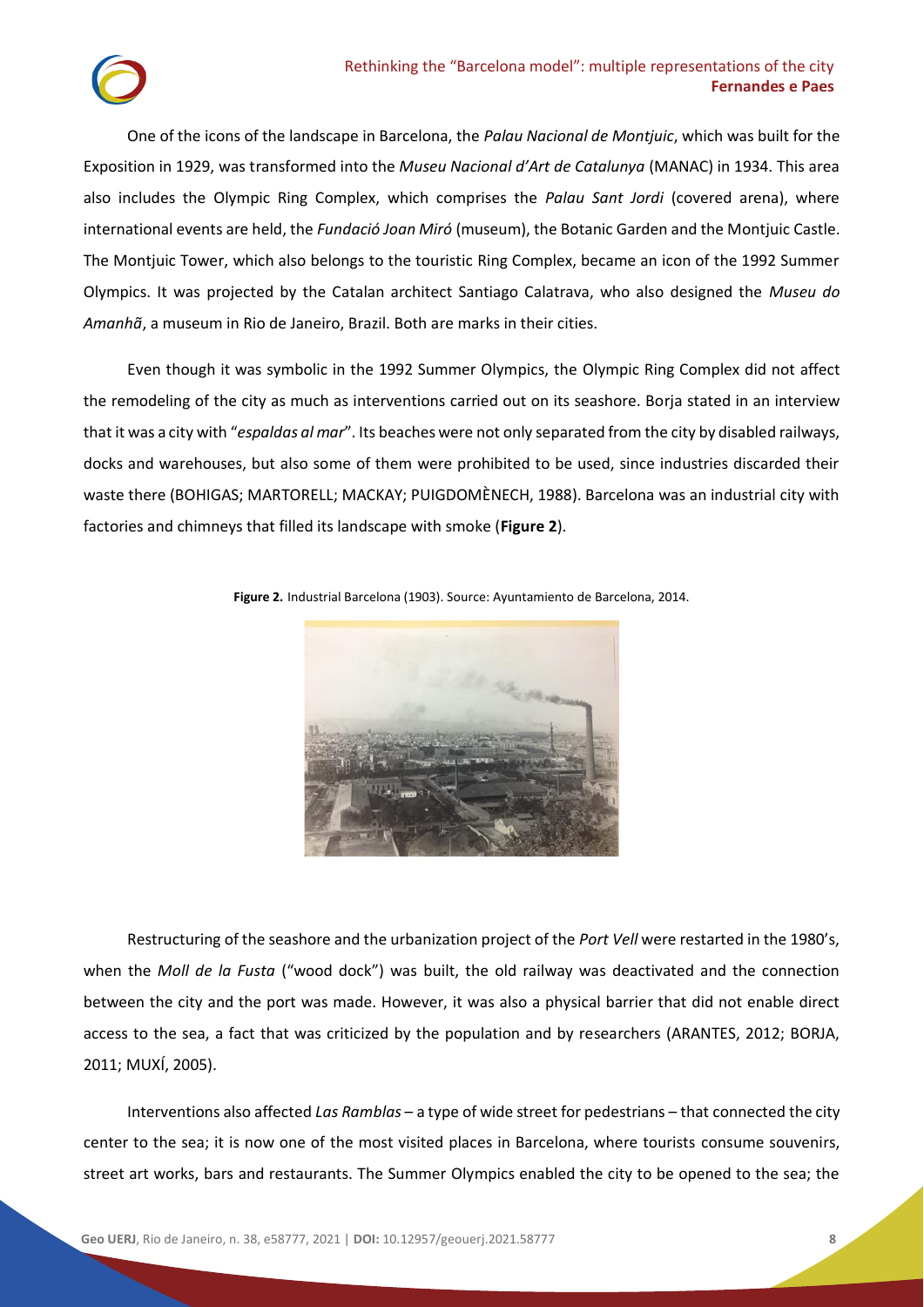Port begins where *Las Ramblas* end. An extension of *Las* Ramblas – *La Rambla del Mar* (**Figure 3**) – was also built; it is a broad walkway over the sea which crosses the old port and has a set of leisure equipment (the *Maremagnum* Shopping Mall, the *Port Vell* IMAX and the *Aquàrium*).

At the end of the *Moll de la Fusta,* which stretches over the whole shore of the *Port Vell*, lies the traditional *Barceloneta* beach. Renewals left different marks in the landscape of the old port. Firstly, intervention projects were discussed and approved by the population. However, throughout six years, real estate speculation changed the project and luxurious and touristic restaurants proliferated, rather than the so-called "*chiringuitos*" (food kiosks), a fact that generated conflicts between the population and public managers (ARANTES, 2012).

The Barceloneta shore was negatively affected by private appropriation of public space, since hotels, such as the emblematic 5-star W Hotel (**Figure 4**), were built and habits of this old fisherman suburb were altered. Thus, it has become a place where a part of its population protests and shows its tourismphobia<sup>5</sup>.



**Figure 3.** Rambla del Mar



<sup>5</sup> The term tourismphobia, which is dealt with later in this text, has been deeply analyzed by researchers and mainly the media due to current increase in conflicts between tourists and residents in cities that are very touristified (BARBERÍA, 2017; BLANCHAR, 2017; NEHER, 2018).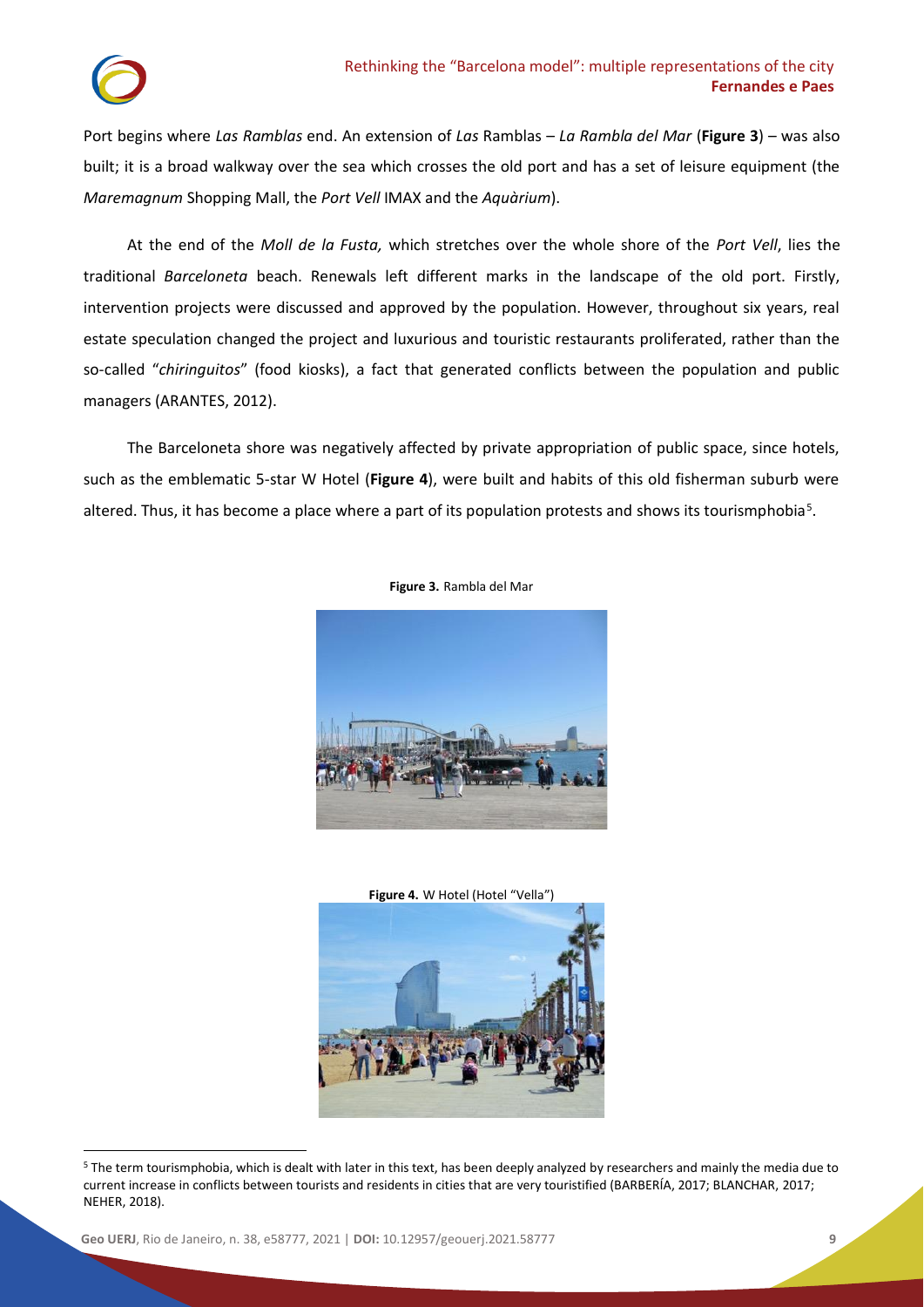The largest effort made towards infrastructure centered on rescuing the dialogue between the city and the port (BUSQUETS, 2004). Such interventions erased old industries from the landscape and promoted new economic possibilities; the scale of space shifted from the local citizen to the one of international tourism.

The Olympic Village of Barcelona is located at the other end of the *Montjuic*, between *Barceloneta* and *Poblenou*. This place was chosen because *Poblenou* was farther away, with obsolete uses and degraded and deficient urban infrastructure (BOHIGAS; MARTORELL; MACKAY; PUIGDOMÈNECH, 1988). The aim was to create new centralities in order to decrease density in the central suburb *Eixample* when suburbs with no infrastructure were used and renewed, thus, transforming their potential of use and their urban morphology.

*Poblenou* is a large suburb from 1840 which was included in the tracing created by Cerdà in 1859 to make the connection between medieval Barcelona and the population in its surroundings. A priori, it was a swampy area with abandoned farmlands and plots, since the city only existed inside its defensive walls. When they were demolished, Cerdà included this area in his plan and traced a territorial ordering perimeter for industrial use, since the soil was cheap and the location was strategic, near the city and the port, a fact that made outflow of industrial goods easier (BOHIGAS, 1985; BUSQUETS, 2004).

The city kept this way until the 1974 oil crisis affected industrial cities and the old economic paradigm. *Poblenou* went through a process of functional obsolescence, loss of competitiveness in the textile sector and shutout of many factories. Such decline lasted until the 1990's, when the suburb was transformed as the result of the construction of the Olympic Village (UTE, 2004). The new proposal included multiple uses with houses for different social classes, commerce, leisure and a hotel area on the seashore (BOHIGAS; MARTORELL; MACKAY; PUIGDOMÈNECH, 1988). When the proposal brought the Olympic Village to the consolidated urban area, it agreed with the interests of the International Olympic Committee (IOC) and strategies to promote urban renewal (BORJA, verbal communication, 2014; MUXÍ, 2011).

The *Poblenou* soil was mainly destined for industrial use, with some deactivated factories and two railways that crossed it and were characterized as urban barriers between the center and the beaches (BOHIGAS; MARTORELL; MACKAY; PUIGDOMÈNECH, 1988). Since this area also held precarious housing and an open water channel, Borja (verbal communication, 2014) classified it as "*siniestra*". What happened is that, despite the area deterioration, the remaining industrial heritage was not saved. According to Salvador Clarós (verbal communication, 2014), "el efecto ilusório que generaron los juegos actuó como un anestésico para la población".

The renewed city would erase the image of the old, industrial and decadent city, a project that, along with expropriations, increased the worth of housing and valued the region (MUXÍ, 2011). The Olympic Village would be the first fortress of the waterfront renewal that could materialize the new reunion between the new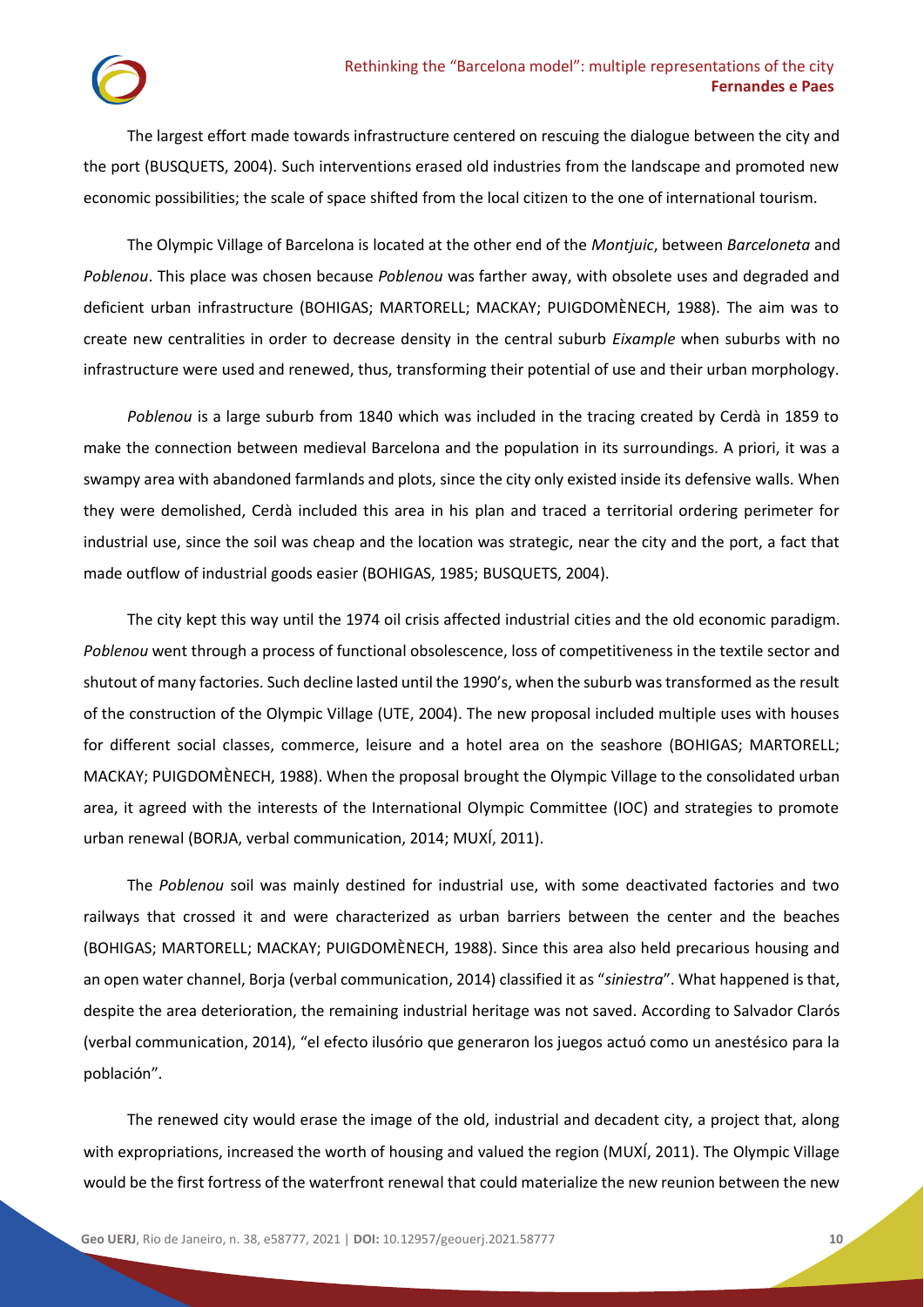inhabitants and the sea (BUSQUETS, 1988). In the Village, 1,812 apartments were projected by 18 famous architects and built by 9 construction companies (VIVIR BARCELONA, 1991). According to Borja (verbal communication, 2014), all units had already been sold before the beginning of the Olympics; it reiterates that "requalification of industrial premises and use by cultural, business and leisure activities creates new urban tourism space" (LIM & BOUCHON, 2017, p.15).

Before the project, this area was inhabited by approximately 500 people in about 168 houses. The *Ayuntamiento*, then, paid damages so that they could rent a house in a housing development built by the City Hall. However, 25 families rejected the governmental payments. Due to increase in rent and new transportation costs, those families that used to work close to their houses had an increase in their costs of living (MUXÍ, 2011). Obviously, such effects of urban renewal were not publicized.

According to Capel (2011), residents' resettlement was a "white expulsion" – no accessible public house was built for the residents. According to Clarós (verbal communication, 2014), such urbanization was elitist since its beginning, since the new apartments had high prices to recover the investment that had been made.

In 1994, the II 2000 Barcelona Strategic Plan was carried out. The scale moved from the city to the metropolitan region and projected more insertion in the global economy (TELLO, 1994). In 1998, the city started to debate the future of industrial areas and the so-called "knowledge economy" became a new strategy of urban renewal in *Poblenou*. The "22@" Project – the name associates 22 from the industrial area to the @ of technological innovation – implemented by the *Ayuntamiento* in 2000 led to another significant transformation, i. e., from the industrial district to the innovation district.

The main objective of the project was to create new centrality in the city, diversify the use of the suburb and blend professional activities connected to knowledge, innovation and technology, thus, transforming old industrial areas into a suburb with houses, local commerce and leisure areas. However, according to Borja (verbal communication, 2014), the suburb got no life because, with expressways that prevent citizens from walking, *"la vila Olímpica se ha quedado muerta".*

*Raval* was also negatively affected by renewal processes resulting from its PERI, in 1985. It had a dense tangle of medieval buildings and went through a process of physical degradation and social stigma. The main demands of the suburb were social ones, such as the creation of new public spaces and equipment, besides housing improvement and development. They made it necessary to demolish buildings and resettle the population (BUSQUETS, 2004; CABRERA, 2007).

It was harder to renew Ciutat Vella than the seashore because of geographical conditions and its high population density (CAPEL, 2011). The opening of new public spaces meant the demolition of several historical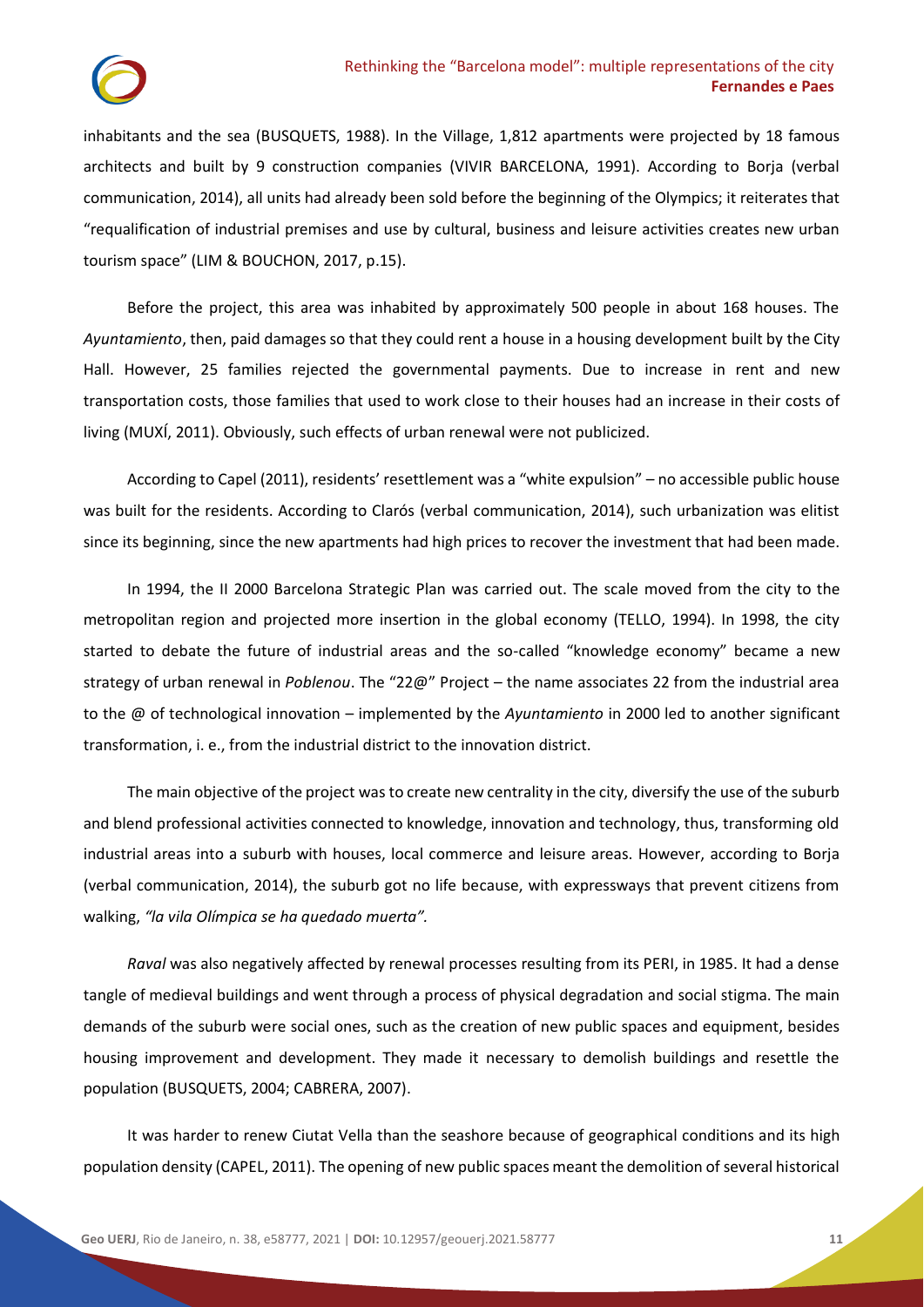constructions, such as the *Rambla del Raval*, which was 18,300 m<sup>2</sup> long. Work started in the 1980's and, after the demolition of 62 buildings, it was opened in 1995 (CABRERA, 2007).

Capel (2011, p. 61) criticized the way interventions were carried out in the historical center and stated that technicians and architects conducted them "con una brocha gorda y no con un pincel fino". According to him, many buildings could have been refurbished, rather than demolished, since they belonged to the urban mesh, memory, culture and identity of Barcelona. However, according to Cabrera, in order to reach the expected life quality – sun, public spaces and equipment installation in the suburb –, the only alternative was to demolish the buildings: "*no hay como hacer tortillas sin quebrar los huevos"* (CABRERA, verbal communication, 2014).

Joan Roca (verbal communication, 2014), director of the *Museu d'História de Barcelona*, warned that it would be necessary to care for what he called the historical heritage of Raval. He said that: "Antes de las intervenciones, el barrio era un miserable suburbio, era terrible. Las intervenciones fueran la mejor cosa que sucederon al barrio".

Besides the buildings that were demolished to open the *Rambla*, 50 others close to it were also torn down (ARANTES, 2012). This space was open until 2008, when the luxurious *Barceló Raval Hotel* was opened and, consequently, increased population density, number of cars and cost of living. According to Benach (2009), this area, open to the *Rambla*, created "reserve spaces", i. e., speculation areas waiting for future urban appreciation.

Nowadays, walking on the streets parallel to the *Rambla del Raval*, it is hard to imagine that there has been some type of renewal in the suburb. Prostitution, drug trafficking and small shops owned by Chinese and Pakistani immigrants dominate the place in the narrow streets suffocated by old buildings which keep their critical conditions.

In *Gòtic*, whole blocks were also demolished to enable public spaces to be created.

Joan Riba, the president of the *Comissió d'Afectats pel Projecte Urbanístic del Born*, stated that his house was one of the demolished buildings and that the *Ayuntamiento* had conceded popular houses in a certain place to all residents as a compensation, but that it was very hard:

> Yo no he me adaptado en mi nueva casa. Ya llevo casi un par de décadas ahí pero aún estoy traumatizado con mi antigua casa. Yo nasci allá, es mi vida. Menos mal que estoy cerca de ella. Mi antigua casa estaba dónde está aquella terraza, un poco más allá y más o menos estoy ubicado, pero forma parte de mi memoria. Pero hay personas que son desplazadas para sítios muy lejos. (…) Para mí tenía mucho sentimiento. Mi casa era gótica, muy bonita, yo valorava lo que era el edifício. Y fue demolido para ser esa plaza que estás mirando ahora (RIBA, verbal communication, 2014).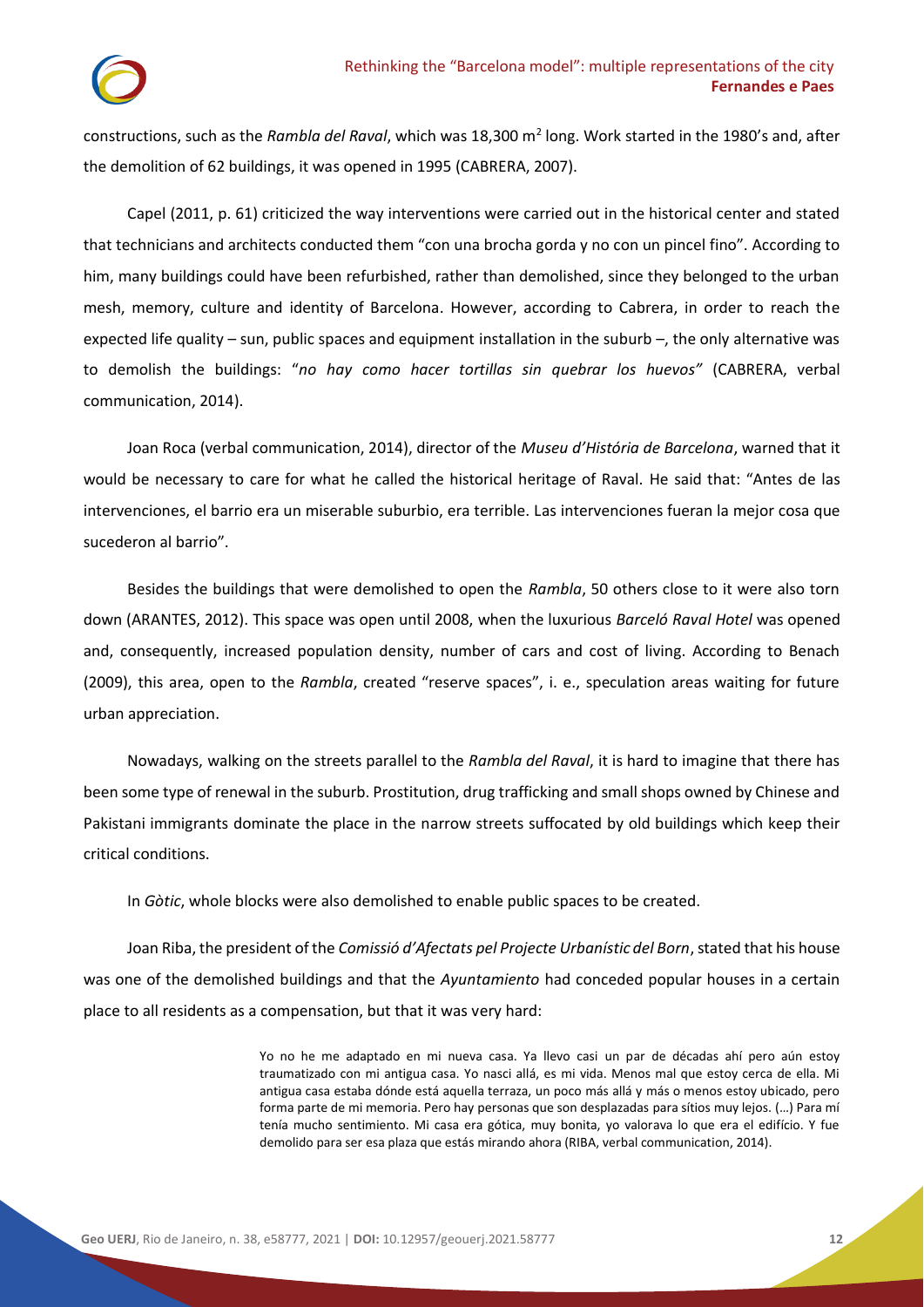

When Borja was questioned about the effects of the so-called "Barcelona Model", he stated that he acknowledges criticism and faults, but does not agree with radical negative views expressed by many critics:

> Siempre intento evaluar los efectos positivos y negativos de los juegos olímpicos. Diría que son 70, 80% positivo. Lo que intento es salirme del esquema maniquéo, o fundalmentalmente es malo o fundalmentalmente es bueno. Hay muchas criticas radicales y descualificadoras, sobretudo de la gente que no conoces el modelo. Lo que puedo decir es que Barcelona se ha puesto de moda y para eso hay una ventaja e una desventaja. La ventaja es que a afluído dinero, más privado que publico, se ha actuado más sobre la ciudad, se ha dinamizado y atraído una actividad que antes no era muy desenvolvida debido a la indústria, que es el turismo. La desvantaja es el incremento de los precios de la ciudad y la expulsión de los vecinos de sus barrios tradicionales (BORJA, verbal communication, 2014).

In fact, suburb renewal was appropriated by the population. Diversity resulting from flows of immigrants and new users, such as young college students, made the center get social vitality. Creation of new centralities, opening of the city to the sea and improvement in urban mobility are positive facts mentioned by residents/interviewees, even though many problems have not been solved yet.

Strategies used to promote the image of Barcelona placed it in the global market in a competitive way, a fact that was initially considered successful by the city management. Nowadays, perverse effects of the "Barcelona Model" make new urban management projects try to refrain overtourism and tourismphobia, so as to get public spaces back for residents and improve their life quality.

Far from the Butler's Tourism Area Life Cycle (1980), but with some premonitory connection, since such cycles followed the sequence "exploration, involvement, development, consolidation, stagnation and decline", overtourism and tourismphobia reflect the limit which many places reached after a period of overexploitation. Doxey (1972) had already pointed out perverse effects of excess tourism on residents in his "irritation index", which consists of the following stages: "euphoria, apathy, annoyance and antagonism". Regardless of the origin of these concepts, it may be stated that Barcelona is an explicit example of this process.

According to Milano (2017, p. 553), overtourism, which is not a new phenomenon, must be understood in all dimensions: "La percepción de saturación será diferente y dependerá siempre de la percepción subjetiva o colectiva de los actores implicados y no tendrá que ver solamente con el elemento cuantitativo". Because tourism has become a permanent activity in cities, there is a systemic matter of urban management that must integrate tourism with all economic, political, psychosocial, cultural, territorial, environmental and technical sectors it is related to.

"Políticas turísticas neoliberales que se han impuesto en las ciudades globales desde finales del siglo pasado" (MILANO, 2017, p. 560) generated social movements against the expansion of the sector and marked interventions of tourismphobia in many cities, such as Barcelona, Venice, Roma, Palma de Mallorca, Lisbon, Berlin and Amsterdam. Despite criticism to the media sensationalism of the issue, it is clear that politicization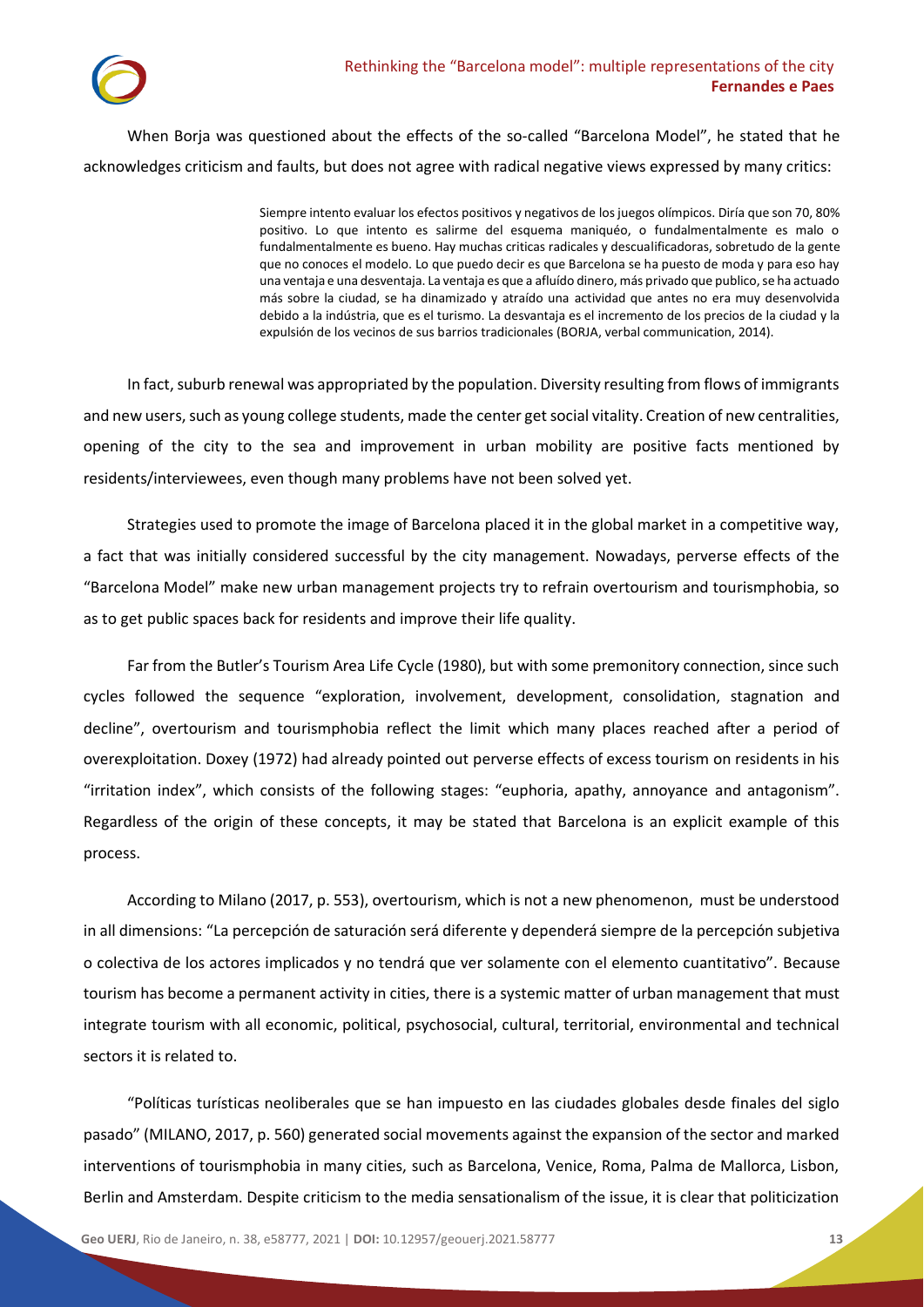of social movements regarding the excess number of tourists in many places shows the need for new instruments to regulate the sector in terms of touristic places and the population's life quality.

## **Policies on the city image: Barcelona as a trademark**

Strategies that promote the image of Barcelona date back to the beginning of the 20th century; at that time, they were already connected to the political intention of promoting tourism as an institution (PALOU, 2012). In the 1980's, production and promotion of the image of Barcelona became a key element in its urban policies, intertwining local interventions and strategies of urban marketing to make it stand out in the global scenario. The idea was not only to promote its urban renewal but also make the capital of Catalonia become the capital of the Eastern Mediterranean (CAPEL, 2011).

In the 1990's, the Committee of the 1992 Summer Olympics depicted Barcelona as a touristic destination and bet on its international visibility by using the following strategies of tourism management: *i*creation of a positive image that could show the city's identity*; ii-* hospitality ways to host visitors; *iii*promotion of cultural offers; and *iv-* incentive to citizens involved in touristic projects (PALOU, 2012).

Barcelona became one of the most visited destinations in Europe (UNWTO, 2015) and was ranked one of the most competitive cities in the world. One of the main mottos of the *Ayuntamiento* at that time was: "*Poner la ciudad en el mapa"*. It supported the creation of the city as a brand in policies on strategic planning with a set of urban interventions. Therefore, the development of the city's branding, the process of construction and management of the brand (CHAVES, 2011; CHIAS, 2007), was based on images and ideas chosen to represent Barcelona. According to Chias (2007, p. 131): "[...] given the impossibility of patenting a country, region or city, the trademark constitutes the only element which is capable of supporting our exclusivity in the market".

The "Barcelona Model" and its brand were designed by technicians who created a triumphalist discourse as part of the city's self-promotion (CHAVES, 2011). According to Montaner (2011, p. 223), "podríamos decir que el modelo se refiere a lo local, a los derechos de la ciudadanía; en cambio, la marca se refiere al mundo global".

Before standing out internationally, Barcelona promoted policies associated with the sense of pride on the renewed city. Thus, at the time of the Summer Olympics, the city experienced a sequence of campaigns that aimed at the population and at showing the city as a cosmopolitan, cultural and mediterranean city worldwide. The most emblematic campaign was called "*Barcelona Posa't guapa"* ("Barcelona, get pretty").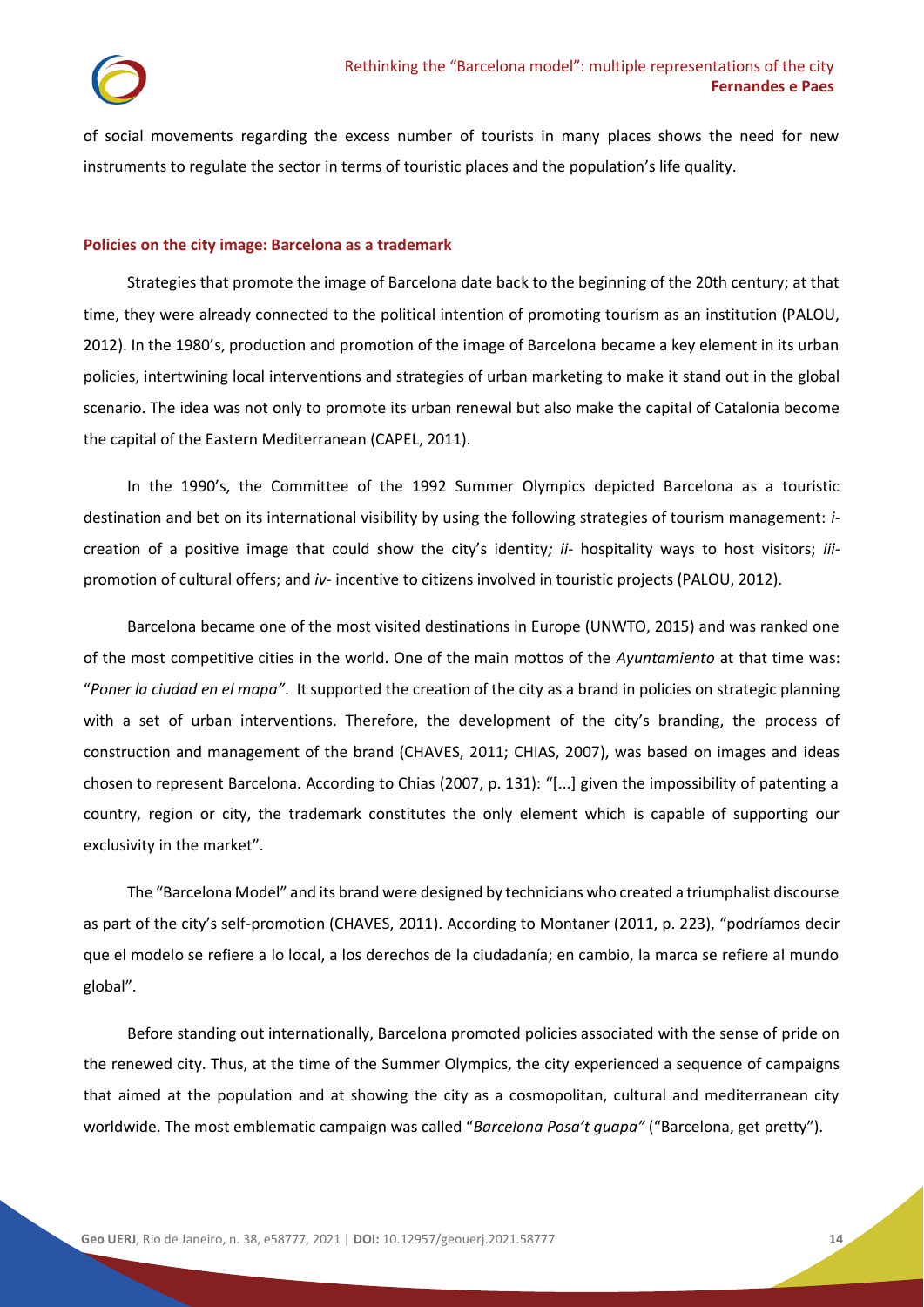This campaign enabled to restore façades of private and commercial buildings and attract sponsors to refurbish monuments and the cultural heritage. Collective equipment was recovered and recyclable waste collection was stimulated (AYUNTAMIENTO DE BARCELONA, 2010). The campaign, which was launched in 1985, was intensified when Barcelona was chosen to host the 1992 Summer Olympics in 1986. Known as a "gray city" because of its industrial past, image transformation included changing its colors with the help of artists from the *Fundació Joan Miró.* 

The *Ayuntamiento* gave the example and refurbished its headquarters on the *Plaça Sant Jaume.* The owners of the *Casa Milà*, ("*La Pedrera*" by Gaudí) also refurbished it, since it was in terrible conditions due to pollution and lack of maintenance. In December 1986, 196 façades had already been recovered. In 1987, having been chosen to host the Summer Olympics, the number increased to 1,198 façades and kept going on (VIANA, verbal communication, 2014). Throughout the 25-year campaign (from 1985 to 2010), 450 out of 86,744 buildings – in all suburbs in Barcelona – were refurbished (AYUNTAMIENTO DE BARCELONA, 2010). According to Delgado, the personification of the city promoted as a women transformed it, from a model, into a top model and, afterwards, into a show-city.

A decade after the Summer Olympics, the *Ayuntamiento* promoted the International Year of Gaudí in 2002, considering the cultural heritage, or rather, the modernist architectural heritage, a touristic resource resignified in consumption (AUTHOR, 2016).

Barcelona has focused its promotional strategies on pluralism and diversity these days. It is ranked the 6th most powerful city worldwide and the 10th in projects of international investments from 2009 to 2014 (BARCELONA TURISME, 2015). So many investments were responsible for touristification and increased land values, mischaracterizing many suburbs and generating socio-spatial inequalities.

Fast emergence of tourism has been proved by numbers, from 1.7 million tourists in 1990 to 3.3 million ones in 2000. The number of hotels in Barcelona increased from 118 to 381 between 1990 and 2015 (BARCELONA TURISME, 2015). In this period, Barcelona was ranked one of the ten most visited European cities in the world and kept in the 8th place worldwide throughout the decade (BARCELONA TURISME, 2005; DURAN, 2005).

In 2019, the city got almost 14 million tourists; the number is based on hotel nights (there are 442 nowadays), hostels and registered guest houses, Airbnb<sup>6</sup> (more than 3 million in this category), besides tourists that are hosted by friends and/or relatives, the ones who spend a day in the city but do not spend the night

<sup>6</sup> *Airbnb* (*air bed and breakfast*), an online hosting service*,* has grown much as an alternative practice in the last five years. In many touristic cities, such as some in the European Union, it has led to a process of gentrification and generated regulation rules (COSTA, 2016).

**Geo UERJ**, Rio de Janeiro, n. 38, e58777, 2021 | **DOI:** [10.12957/geouerj.2021.58777](https://doi.org/10.12957/geouerj.2021.58777) **15**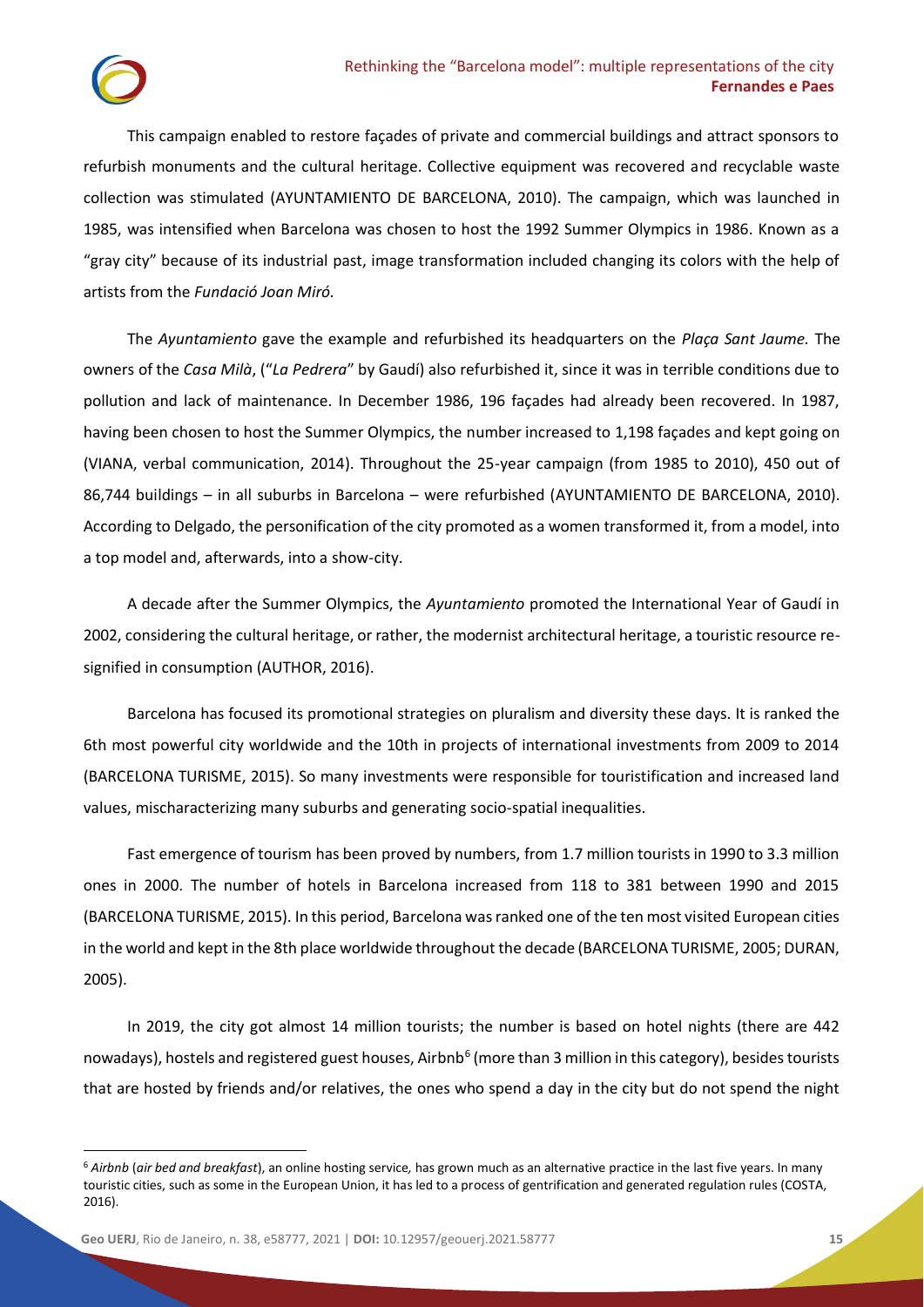there and the ones that rent guest houses that are not registered (BARCELONA TURISME, 2019). In sum, this number does not represent the true demand, but, even so, Barcelona keeps its place among the ten main European touristic cities for at least two decades.

The number of tourists and the impact they cause in the city also increase when leisure cruisers that moor to the Barcelona Port in summer are considered. In 2019, the port got 3,137,918 passengers on 800 leisure cruisers. These data make it the most important port in the Mediterranean Sea (BARCELONA TURISME, 2019). Such numbers are huge in a city that has 1,604,555 inhabitants and stretches over 101.4 km<sup>2</sup>, even though they have been celebrated by public managers and agents of the tourism sector. The economic crisis that has taken place in Europe from 2008 on has reinforced tourism as one of the investment priorities of urban policies issued by the *Ayuntamiento.*

While public and private managers celebrate such success, the Suburb Association for Sustainable Tourism, considering spaces of suburbs where there is high touristic pressure (*Raval, Gòtic, Barceloneta, Eixample*), posted some criticism to the new strategy to attract tourists at the end of the year in its social network: "If it is summer, it is because it is summer. If it is Christmas, it is because it is Christmas. It is the expansion of the touristic calendar. All is growth, growth, growth. A suicide mantra." (ASSEMBLEA BARRISTURISME SOSTENIBLE, 2016).

## **Between touristic territorialities and residents' everyday public spaces**

Organization and management of tourism in Barcelona were structured when the public-private consortium *Consorci de Turisme de Barcelona* was created in 1993 by the *Ayuntamiento de Barcelona*, the Chamber of Commerce, Industry and Navigation and the *Fundació Barcelona Promoció* (BARCELONA TURISME, 2015).

The *Turisme de Barcelona*, composed of 25 departments in every field of work, whose management is organized by the General Council, is led by the mayor of Barcelona and funded by the *Ayuntamiento*, the Chamber of Commerce, the *Fundació* and donations of individual entities, such as entrepreneurs of the sector that invest in its self-financing (BARCELONA TURISME, 2015).

The main touristic offer in Barcelona is the "Modernist Barcelona", which explores Gaudí's cultural heritage, that has been acknowledged as a UNESCO World Heritage Site. Touristic refunctionalization (Own Authorship, 2012) of the assets led to strategies of narrative reduction (BERDOULAY; CLARIMONT; VLÉS, 2005) in the city and affected asset fruition, due to excess visitation in certain circuits and omission of other historical and cultural narratives of the city (AUTHOR, 2016; 2017). Nowadays, almost 14 million tourist per year push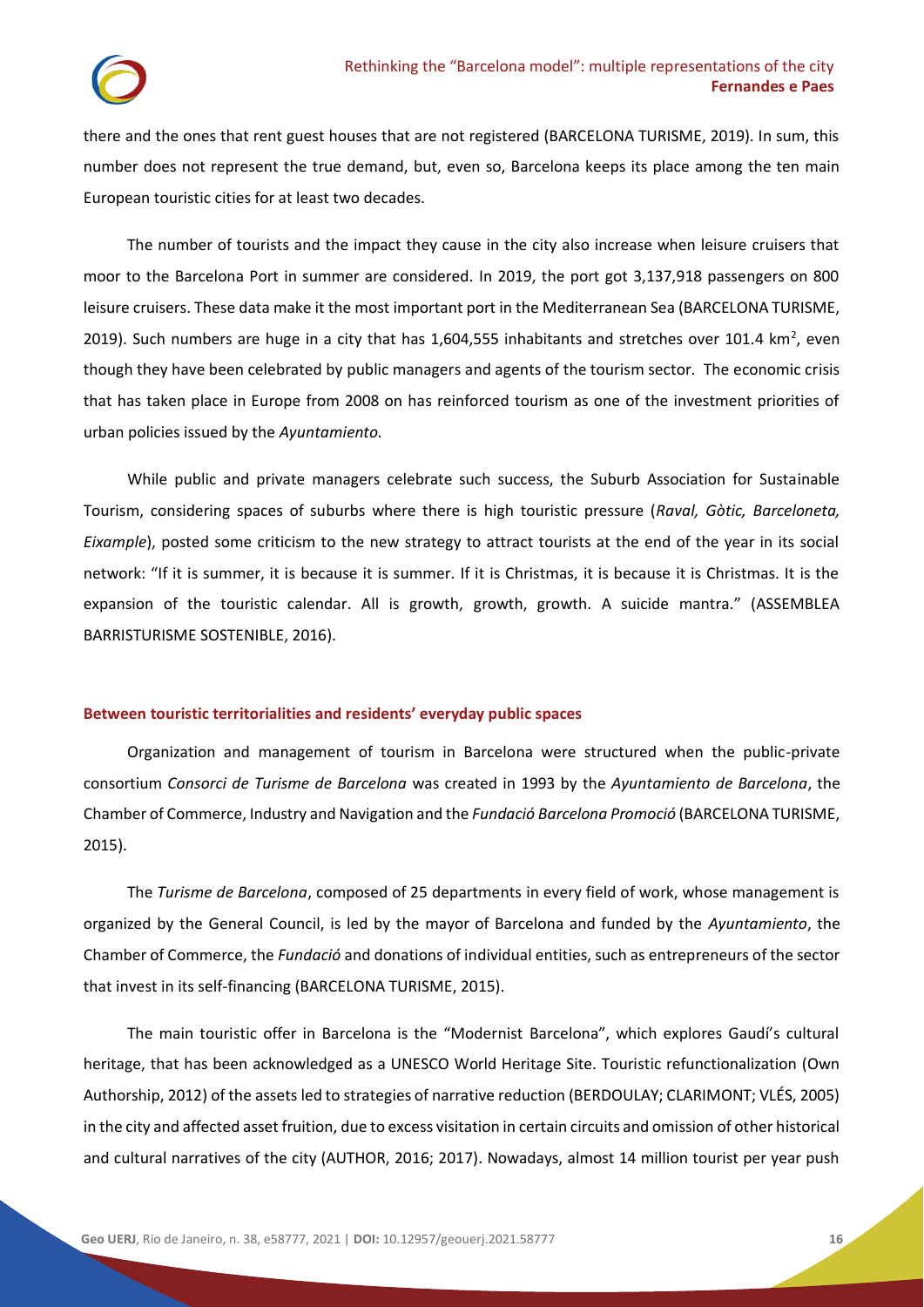the urban mesh and dispute space with the resident in the city's compact morphology, a fact that led the population to stage several protests (BARCELONA TURISME, 2019).

One of the first actions carried out by Ada Colau, the mayor elected in 2015, was to interrupt concession permits to build hotels in the city for a year. In this period, the *Ayuntamiento* created the 2016-2020 Tourism Strategic Plan. According to the mayor in Blanchar (2015), activities must be considered in urban planning, rather than "un parque temático que perjudica a los vecinos y disgusta a los propios turistas, pues el actual modelo pone en riesgo el mismo modelo".

Besides hotels and cruisers, 1-day tourists and the European that still use low cost transportation also influence touristic flow in agencies that sell these tours and push fruition of public spaces in the city (**Figures 5 and 6**).



**Figure 5.** Tourists at Sagrada Familia. Source: of the authors, 2014.

**Figure 6.** Tourists at the Rambla. Source: of the authors, 2014.

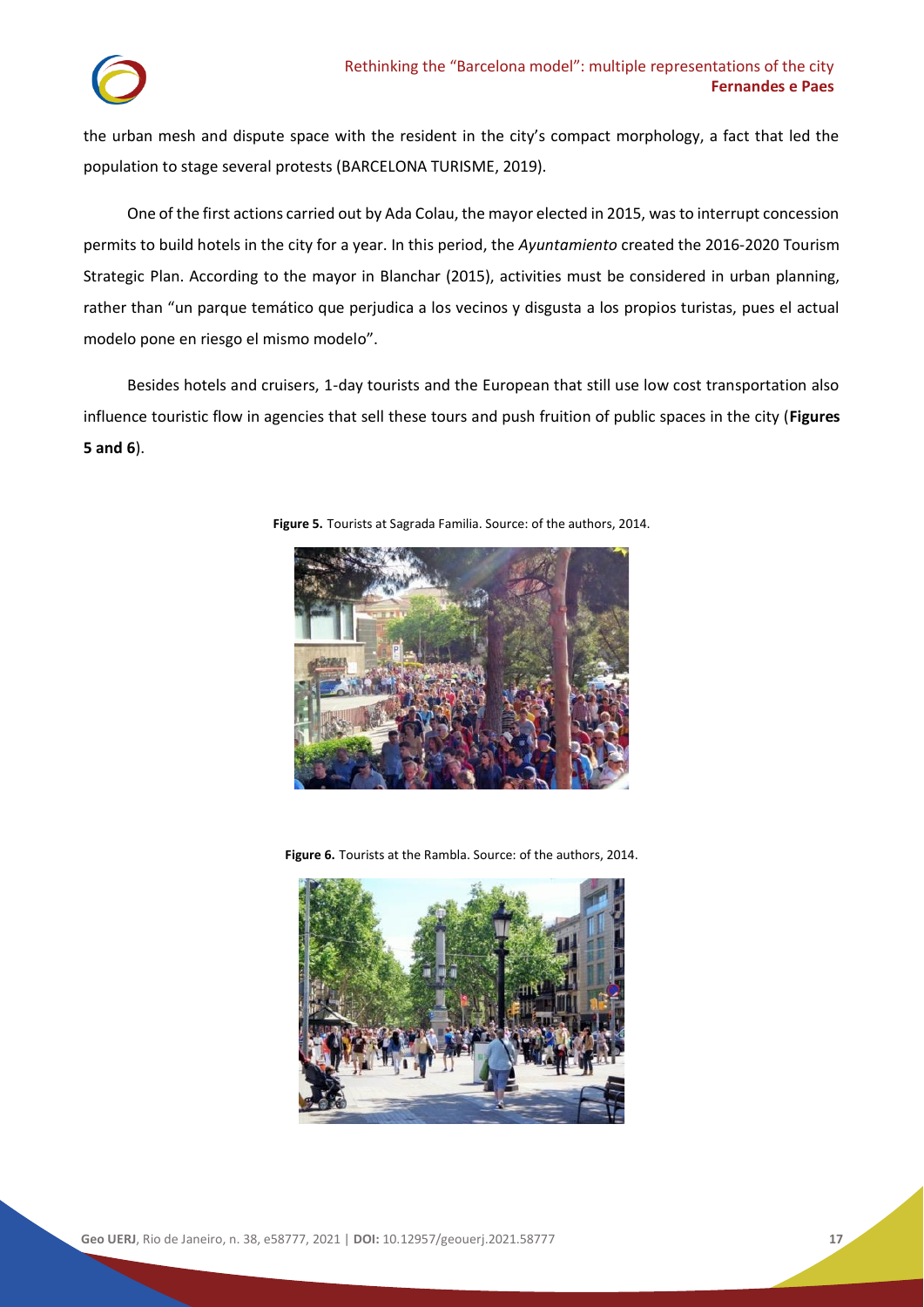According to Lim & Bouchon (2017, p.15), "new urban planning, infrastructure and attractions have changed the quality of urban offer and proposed new space production and territories for tourism. It creates a dilution of urban character with a serialisation of urban spaces".

Tourism itself is not the problem. The matter is the management of the activity when the target is to increase demand. Overtourism is one of the major effects of city thematization, while the reverse is also true, a fact that reveals the paradoxism of this process.

In Barcelona, flocks of tourists concentrate around some main attractions, such as the *Sagrada Família*, the *Park Guell*, the *Ramblas*, squares and beaches, creating exclusively touristic territorialities (AUTHOR, 2017). The number of tour buses and official Touristic Barcelona Buses transform the city into a scenario of constant and noisy flow. According to Zaida Muxí (verbal communication, 2014), an Architecture professor at the *Universitat Politècnica de Catalunya* who lives in *Raval*, the *Ramblas* were spaces where people co-existed and shared at the beginning of the 20th century. For instance, *La Boquería* used to be an old and traditional market located in the suburb. When it began a touristic icon, it started a gentrification process and sophisticated consumption which was not accessible to the population anymore (CORDERO AND ENEVA, 2016).

Ciutat Vella is also negatively affected by density and tourists' abusive practices. The *Ayuntamiento* even launched a campaign to ask for respect for the population's rest by distributing posters with the following message: "Thank you for letting me rest: turn down the volume at night. Make it compatible to enjoy the city and let residents rest".

Private appropriation of public spaces by the so-called *terrazas*, tables and chairs spread on sidewalks by restaurants, despite their licenses, violate their limits and invade squares and sidewalks as aggressive dominance of public space (RIBA, verbal communication, 2014). Regarding this issue, Montaner & Muxí (2011, p.151) stated that many American tourists that visit the suburb often ask what time it closes "(…) it seems incomprehensible that it should not close at night, just like amusement parks and shopping centers".

The residents' association, presided by Joan Riba since 2013, has vehemently fought against privatization of public spaces in the suburb. It started after the approval of the new *Ordenamento de Terrazas*, which concede new licenses to certain businesses, such as bakeries and sweet shops. The installation of more hotels, closing of traditional businesses and invasion of franchise and touristic shops made the place more expensive and expelled residents. Organizing lunches and dinners on squares and placing posters on façades are residents' ways of resisting against tourists' invasions of their everyday territory (**Figures 7 and 8**).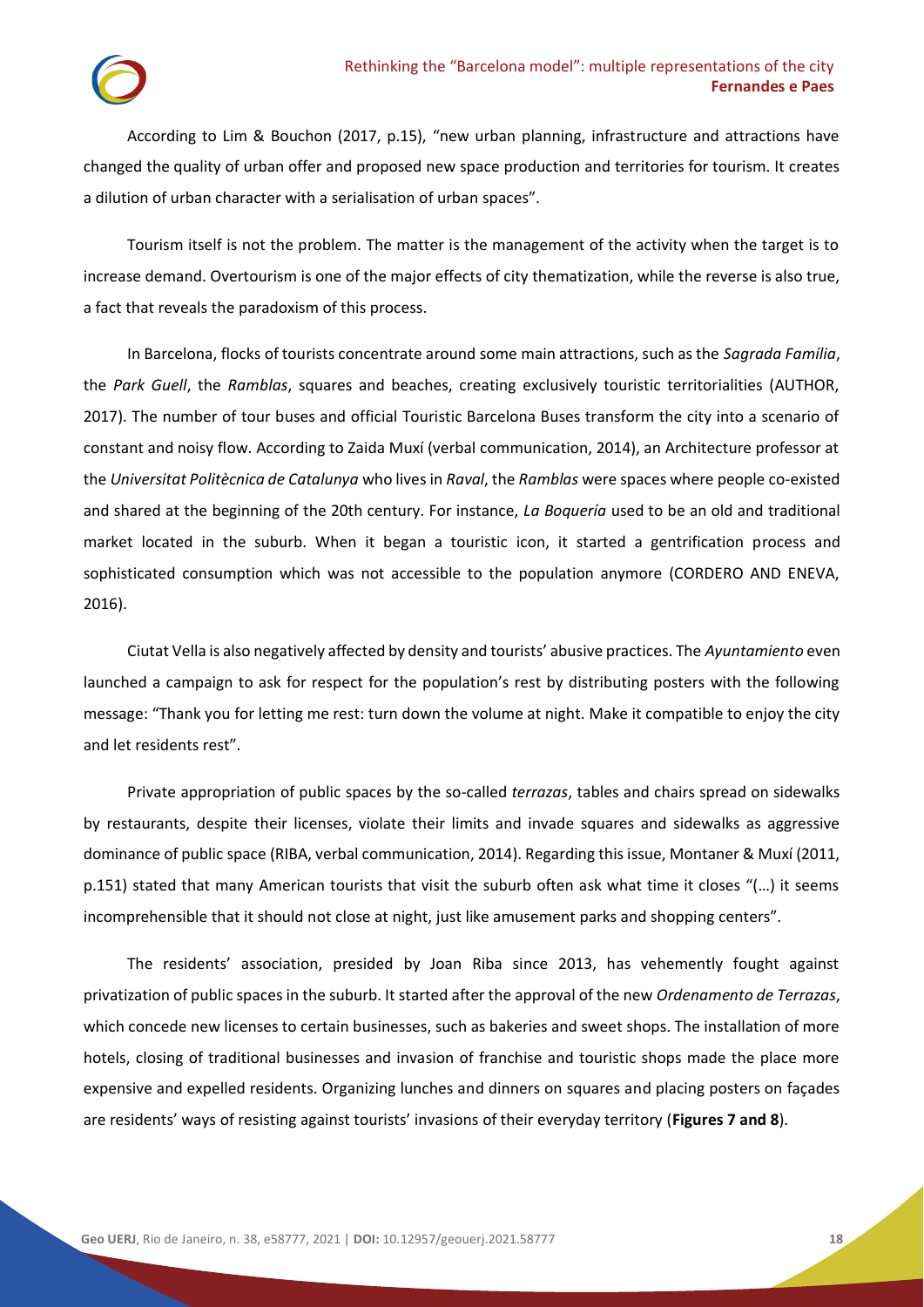

**Figure 7 and 8.** banners exposed by residents to appropriate public spaces in Born. Source: of the authors, 2014.



According to Pepa Picas, a member of the residents' association in Barceloneta, similar movements take place in his suburb:

> No estamos encontra el turismo pero creemos que hay que tener un control. No podemos soportar más gente. No podemos basar toda nuestra economia en esta actividad. Los nuevos planes de gestión y uso turístico están acabando conozco porque incentivan esa actidad, incentivan la construcción de hoteles. Hay mucha especulación, injusticias y pérdida de nuestra identidad. Tampoco podemos trabajar en el sector turístico porque hay que tener una mínima formación o experiencia para eso y la mayoría de los vecinos de la Barceloneta son gente mayor y jubilada. No queremos más hoteles en nuestro barrio. Esto está un desastre. Los gestores piensan que este modelo turístico es una maravilla porque viene muchos turistas, pero es una maravilla sólo para los empresarios del sector turístico. Para la población queda solamente los efectos negativos (PICAS, verbal communication, 2014).

The transformation of senses in the city has been felt in the place, in everyday life, in the conflictive meetings between residents and tourists in the new conditions of reproduction and space consumption (LEFEBVRE, 2000). In cases in which residents resist, they are often forced to move by real estate mobbing, a procedure that uses "[...] toda clase de subterfugios, coacciones e incluso violencia para expulsar los antigos residentes y colocar ventajosamente en el mercado espacios cada vez más cotizados y más lucrativos para usos turísticos" (BENACH, 2009, p. 267). Such practice, which has currently been known as real estate bullying, includes cutting electricity and water to embarrass residents and open space for touristic uses.

In opposition to residents' complaints, managers' and tourism agents' talks keep defending the entrepreneurial view towards the renewal of degraded suburbs. Tomas Medina<sup>7</sup>, a hotel owner and president of the ACPT, stated that, before the tourism boom, nobody dared to go to the "*xino*" suburb (*Raval*) and that it has become one of the most visited suburbs in Barcelona due to sanitation provided by the touristic commerce.

<sup>7</sup> Speech given in the round table organized by the *Facultat de Ciències Socials i Lletres* (School of Social Sciences and Languages) at the UAB, on May 29th, 2014.

**Geo UERJ**, Rio de Janeiro, n. 38, e58777, 2021 | **DOI:** [10.12957/geouerj.2021.58777](https://doi.org/10.12957/geouerj.2021.58777) **19**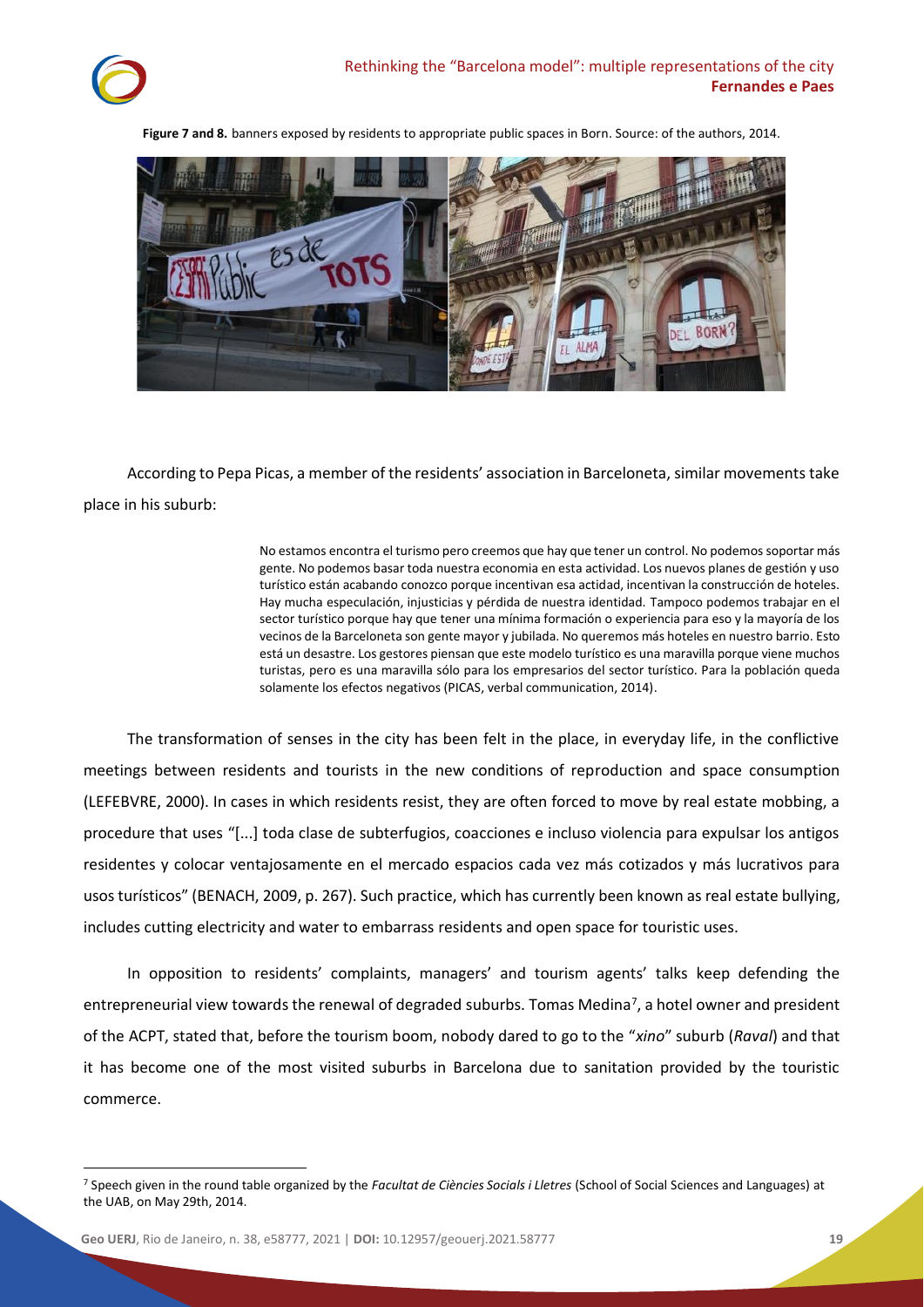According to Albert Sancho, a resident in *Raval*, touristic activities only contributed to the suburb renewal in the 1990's. From the 2000's on, tourism massified and impacted local life, architectural heritage and urban environment. In his words, "la ciudad hoy es pensada para ser visitada y no vivida" (SANCHO, verbal communication, 2014).

Therefore, conflictive views and actions between managers and scholars, residents and tourists, public and private spaces, regulations and political and economic liberalism go on. Barcelona is not the only city that goes through these problems. Since it is "the case", "the model" that has often been used as reference for many other cities, it still deserves to be carefully observed. Its new steps may be ours tomorrow.

## **CONCLUDING REMARKS - BARCELONA: WHAT KIND OF MODEL?**

Barcelona has not only been seen as a "*modélica*" city and an example to many others that aim at taking part in the global market, but has also been considered a "lying city" (DELGADO, 2007) because it promoted its image and its strategic urbanism by expelling residents and, in Borja and Castells' words (1996, p. 153), by attracting users that are able to pay, to its economy; thus, it seems "[...] una falsa victoria sobre las patologias urbanas y una enganosa eficacia a la hora de producir bienestar humano y calidad formal" (DELGADO, 2007, p. 12).

Perverse contradictions of this urban renewal, disguised by the triumphalist discourse of the urbanism "model", create and reinforce inequalities that deny citizens the "right to the city" (AUTHOR, 2017). Therefore, which model would Barcelona be? For whom? It is clear that it was successful in developing some type of planning which was participative and concerned with the scale of everyday life at the beginning of the 1980's, but facing the opportunity of taking part in the global market, it carried out political actions in strategic planning that prioritized the city as an international product, but neglected its population's life quality.

After almost three decades of the "Barcelona Model" implementation, much criticism has been made, even by some technicians that used to defend it. Borja is its main example. Even though he was one the main references in its defense – having been criticized for doing it –, he has recently analyzed the process critically and shown his lucid view on the interventions and its consequences.

Although there are several studies of this theme, there has been a shortage of discussions about how to effectively work to solve problems resulting from the "model" of the city, mainly related to real estate speculation and its population's dissatisfaction. Borja stated that discussions are Manichaean, with hard and dichotomic opinions in a game between "against" and "in favor" (BORJA, verbal communication, 2014). The speech is either political, to highlight the triumph of interventions in explicit urban marketing that makes conflicts invisible, or radically against it to emphasize only its perverse effects.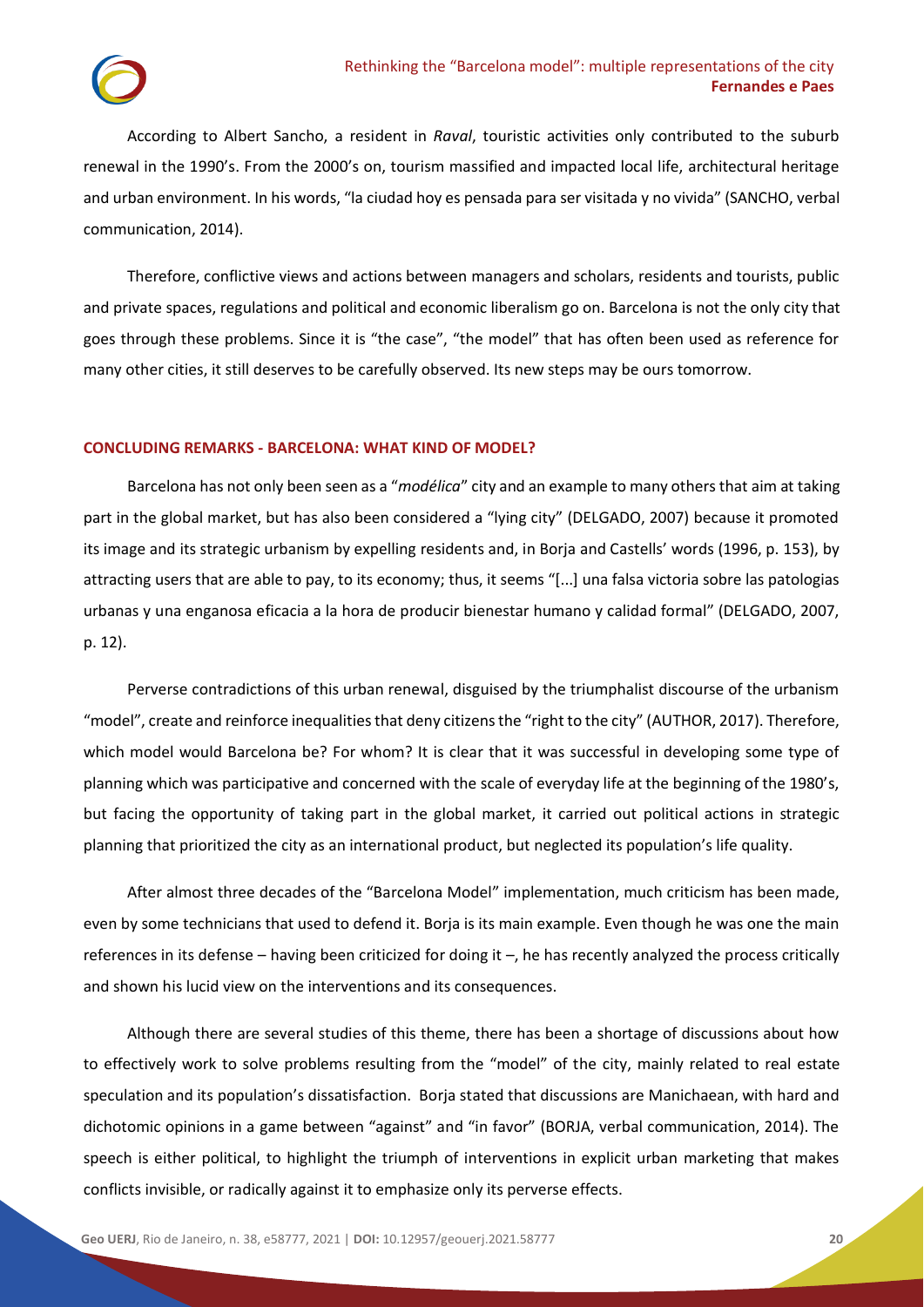

Demystification of the "Barcelona Model" based on the presentation and critical analysis of its "shadows", or perverse effects, is the best way to clarify it, making its "lights" (BORJA, 2011) more credible. Every city has its own particularities and morphologies; thus, even though urban "models" cannot be replicated, they may be used as inspiration, review and criticism.

By insisting in this "model" after the Summer Olympics, Barcelona showed that it did not learn much from its own experience. It minimized its urbanism "model" to a touristic brand for international projection. Such policy on its image stole the city from its inhabitants and transformed it into an exclusive scenario of touristic attractions. It is about time to look at its population again, at the broad scale of the city in planning and management of residents' life.

### **REFERENCES**

ABELLA, M. **Ciutat Vella: el centre històric reviscolat – Model Barcelona***.* Quaderns de gestió n. 16. Barcelona, Espanha: Aula Barcelona, 2004. 130p.

ARANTES, O. B. F. **Berlim e Barcelona: duas imagens estratégicas.** São Paulo, Brasil: Annablume, 2012. 164p.

ASSEMBLEA BARRIS TURISME SOSTENIBLE. (2016). Available in: [http://www.facebook.com/profile.php?id=100012382596555&fref=nf&pnref=story.](http://www.facebook.com/profile.php?id=100012382596555&fref=nf&pnref=story) Data of access: 15/03/2016.

AUTHOR, 2008.

AUTHOR, 2012.

AUTHOR, 2016.

AUTHOR, 2017.

AYUNTAMIENTO DE BARCELONA. **25 anys posant Barcelona guapa: campanya per a la protecció i millora del paisatge urbà.**  Barcelona, Espanha: Institut del Paisatge Urbà i la Qualitat de Vida, 2010. 61p.

BARBERÍA, J. L. **Turismofobia, a reação das cidades de aluguel.** *EL PAÍS*, Brasil, 08 de ago. Seção Internacional, 2017. Available in: https://brasil.elpais.com/brasil/2017/08/08/internacional/1502213658\_607233.html

BARCELONA TURISME. **Anuario Estadístico de la Ciudad de Barcelona***.* Ayuntamiento de Barcelona, 2005; 2015; 2019. Available in: [https://ajuntament.barcelona.cat/arxiumunicipal.](https://ajuntament.barcelona.cat/arxiumunicipal) Access in: 27/10/2019.

BLANCHAR, C. **Turismofobia: a cara menos amável de uma indústria milionária**. *EL PAÍS*, Barcelona, 28 de maio. Seção: Economia, 2017. Available in: [https://brasil.elpais.com/brasil/2017/05/27/economia/1495908161\\_850351.html.](https://brasil.elpais.com/brasil/2017/05/27/economia/1495908161_850351.html) Access in: 28/05/2017.

BENACH, N. El centro histórico de Barcelona bajo presión: flujos globales y derecho a la ciudad. In TELLO, R., & QUIROZ, H. **Ciudad y diferencia. Género, cotidianeidad y alternativas** (pp. 255 – 271). Barcelona, Espanha: Edicions Bellaterra, 2009. 288p.

BERDOULAY, V., CLARIMONT, S., & VLÉS, V. Espaces publics et mise en scène de la villetouristique*.* **Rapport Final de Recherche**, MinistèredélégueauTourisme. Université de Pau et dês Pays de l'Adour/CNRS, Aquitaine, 2005.

BOHIGAS, O. **La reconstrucció de Barcelona.** Edicions, n. 62, 1985.

BOHIGAS, O., MARTORELL, J., MACKAY, D., & PUIGDOMÈNECH, A. La Vila Olímpica de 1992, la Nova Icária: el naixement d'un barri. In: **Barcelona: metropolis mediterràni – Quadern Central***:* La Barcelona de 93, 9, 75-81, 1988.

BORJA, J. **Luces y sombras del urbanismo de Barcelona.** Buenos Aires, Argentina: Café de las Ciudades, 2011. 368p.

BORJA, J. **Revolución urbana y derechos ciudadanos***.* Madrid, Espanha: Alianza Editorial, 2013. 320p.